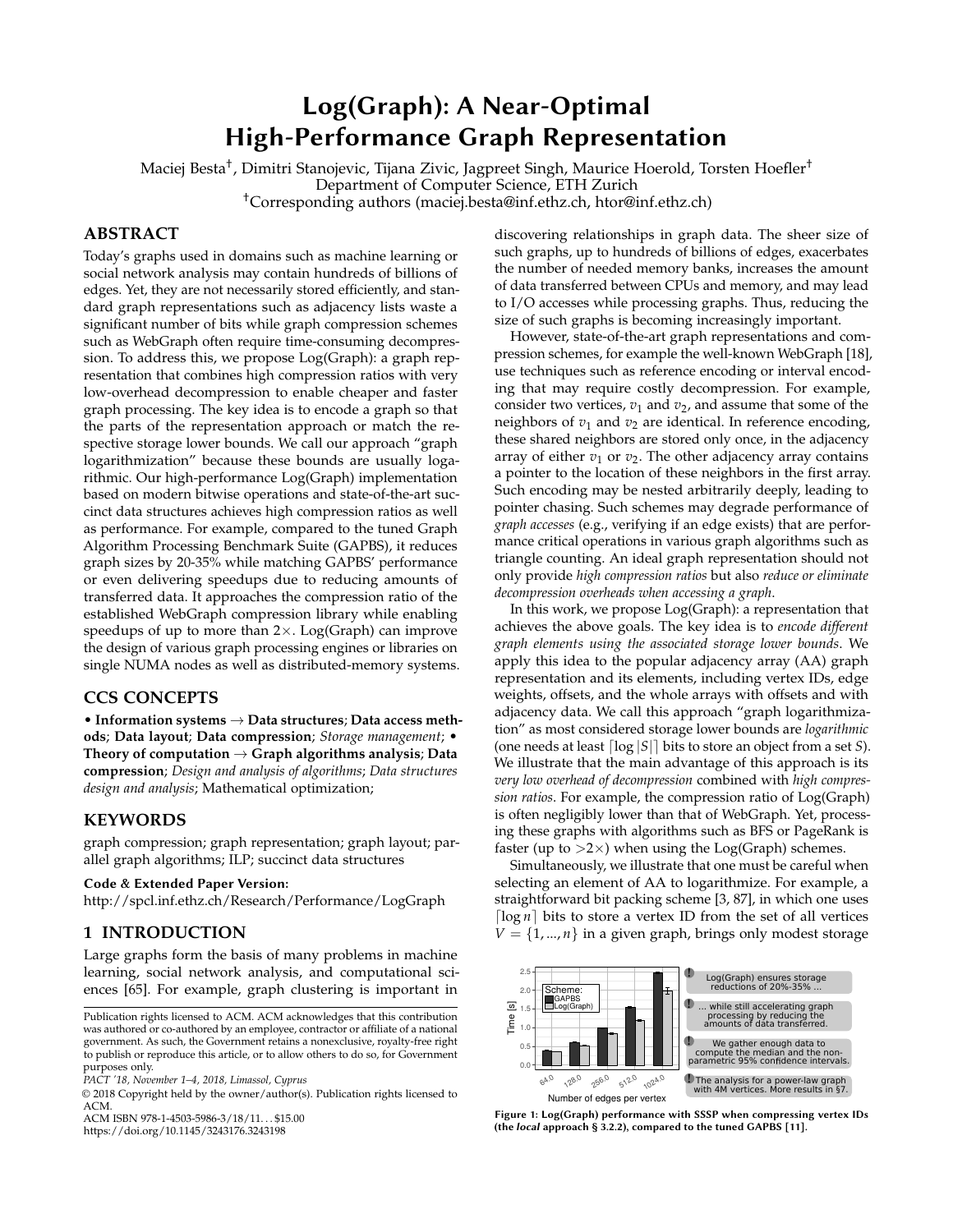<span id="page-1-2"></span>

Figure 2: (§ [2\)](#page-1-0) The roadmap of incorporated schemes. The green areas indicate analyzes and themes shared by multiple logarithmization areas.

reductions, as shown later (§ [7\)](#page-7-0). In this particular case, we *separately consider the neighborhood*  $N_v$  of each vertex  $v$ , and encode any vertex  $w \in N_v$  using  $\lceil \log |N_v| \rceil$  bits.

We motivate Log(Graph) in Figure [1](#page-0-0) with example results for the Single Source Shortest Path (SSSP) algorithm. Log(Graph) outperforms a tuned SSSP code from the GAP Benchmark Suite [\[11\]](#page-11-3), a state-of-the-art graph benchmarking platform, by 20%, while reducing the required storage by 20-35%. Thus, Log(Graph) does *not only compress graphs with negligible preprocessing costs*, but it even *delivers speedups* by combining storage reductions with fast decompression.

To further accelerate Log(Graph) and enhance its compression ratios, we use *modern bitwise operations* to efficiently extract data from its logarithmic encoding. Moreover, we develop an Integer Linear Programming (ILP) heuristic that reorders vertex IDs to save space. Third, to compress offsets into graph adjacency data, we use *succinct data structures* [\[53\]](#page-11-4) that approach theoretical storage lower bounds while enabling constant-time data accesses. We show that they asymptotically reduce the usual  $O(n \log n)$  bits used in traditional offset arrays. In addition, we provide *the first performance analysis of succinct data structures in a parallel setting* and we conclude that, in the context of graph accesses, succinct data structures deliver nearly identical performance to that of offset arrays.

We target shared- and distributed-memory settings, and a wide selection of graph algorithms: BFS, PageRank (PR), Connected Components (CC), Betweenness Centrality (BC), Triangle Counting (TC), and SSSP. We conclude that *Log(Graph) reduces storage required for graphs while enabling low-overhead decompression, matching the performance of tuned graph processing codes, and outperforming established compression systems*.

## <span id="page-1-0"></span>**2 BACKGROUND AND NOTATION**

We first describe the used concepts and notation; see Table [1](#page-1-1) for summarized symbols.

Graph Model We model an undirected graph *G* as a tuple  $(V, E)$ ; *V* is a set of vertices and  $E \subseteq V \times V$  is a set of edges;  $|V| = n$ ,  $|E| = m$ . Vertices are identified by contiguous IDs ( $\equiv$ labels) from  $\{1, ..., n\}$ .  $N_v$  and  $d_v$  denote the neighbors and the degree of a vertex  $v$ .  $N_{i,v}$  is  $v'$ s *i*th neighbor.  $\widehat{X}$  indicates the maximum value in a given set or sequence *X*, for example  $\widehat{N}_v$ is the maximum ID among  $v'$ s neighbors.  $\widehat{\mathcal{W}}$  is the maximal edge weight in a given graph *G*.

Adjacency Array Data Structures Log(Graph) builds upon the traditional **adjacency array** (AA) representation. One part

<span id="page-1-1"></span>

| A graph $G = (V, E)$ ; V and E are sets of vertices and edges.<br>Numbers of vertices and edges in $G$ ; $ V  = n$ , $ E  = m$ .<br>The weight of an edge $(v, w)$ .<br>$d_v, N_v, N_{i,v}$<br>Degree, neighbors, and <i>i</i> th neighbor of a vertex $v: N_{0,v} \equiv v$ .<br>The average and the maximum value in a set or sequence $x$ .<br>Parameters of a power-law graph and an Erdős-Rényi graph. |
|-------------------------------------------------------------------------------------------------------------------------------------------------------------------------------------------------------------------------------------------------------------------------------------------------------------------------------------------------------------------------------------------------------------|
| The adjacency array of a given graph and a given vertex.<br>The offset structure of a given graph and an offset to $A_v$ .<br>The sizes of $A$ and $O$ .<br>$\mathcal{L}[\mathcal{A}], \mathcal{L}[\mathcal{O}]$<br>B, L, W<br>Logarithmization schemes acting upon $A$ and $O$ .<br>Various parameters of A and $\mathcal{O}$ ; see § 4.2-§ 4.3 for details.                                               |
| The number of levels in a hierarchical machine.<br>The number of elements at level $i$ , the number of compute nodes.<br>The number of threads/processes.<br>The memory word size [bits].<br>Time to do a given operation $x$ .                                                                                                                                                                             |
| Permuter: function that relabels vertices.<br>Transformers: functions that arbitrarily modify $A$ .<br>Subgraphs of G constructed in recursive bisectioning.<br>$\mathbf{r}$ , and the set of the set of $\mathbf{r}$                                                                                                                                                                                       |
|                                                                                                                                                                                                                                                                                                                                                                                                             |

Table 1: Symbols used in the paper gathered for the reader's convenience.

of AA is an array (denoted as  $A$ ) with adjacency data.  $A$  consists of *n* subarrays  $\mathcal{A}_i$ ,  $i \in V$ . Subarray  $\mathcal{A}_v$  contains neighbors of vertex  $v$ . We have  $\mathcal{A} = \{A_1, ..., A_v\}$ . Each  $\mathcal{A}_v$  is sorted by vertex IDs. The second part of AA is an array  $O$  with offsets (or pointers) to each  $A_v$ .  $\mathcal{O}_v$  denotes the offset to  $A_v$ .  $|\mathcal{O}|$  and  $|\mathcal{A}|$  denote the sizes of  $\mathcal O$  and  $\mathcal A$ .

Machine and System Model For more storage reductions on today's hardware, we consider arbitrary hierarchical machines where, for example, cores reside on a socket, sockets constitute a node, and nodes form a rack. *N* is the number of hierarchy levels and  $H_i$  is the total number of elements from level *i*. The first level corresponds to the whole machine; thus  $H_1 = 1$ . We also refer specifically to the number of compute nodes as  $H$ . Finally, the numbers of used threads per node and processes are *T* and *P*. The memory word size is *W*.

Roadmap of Schemes To enhance readability, we summarize Log(Graph) in Figure [2.](#page-1-2) We divide the Log(Graph) schemes into three categories, based on what they compress: fine graph elements (§ [3\)](#page-2-1), offset structure  $\mathcal{O}$  (§ [4\)](#page-4-2), and adjacency data  $A$  (§ [5\)](#page-5-0). Each of these sections is structured similarly. We first describe lower bounds associated with a compressed object (e.g., § [3.1\)](#page-2-2) and the actual compression schemes (e.g., § [3.2–](#page-2-3)§ [3.4\)](#page-2-4), then conduct a theoretical analysis (e.g., § [3.5\)](#page-2-5), describe further enhancements such as an ILP heuristic (e.g., § [3.6\)](#page-3-0) or gap-encoding (§ [3.7\)](#page-3-1), and the implementation (e.g., § [3.8\)](#page-3-2).

As we show empirically in § [7,](#page-7-0) each of the three classes of logarithmization schemes has slightly different characteristics and thus application domains. First, compressing fine graph elements (§ [3\)](#page-2-1) brings *storage reductions of 20-35%* compared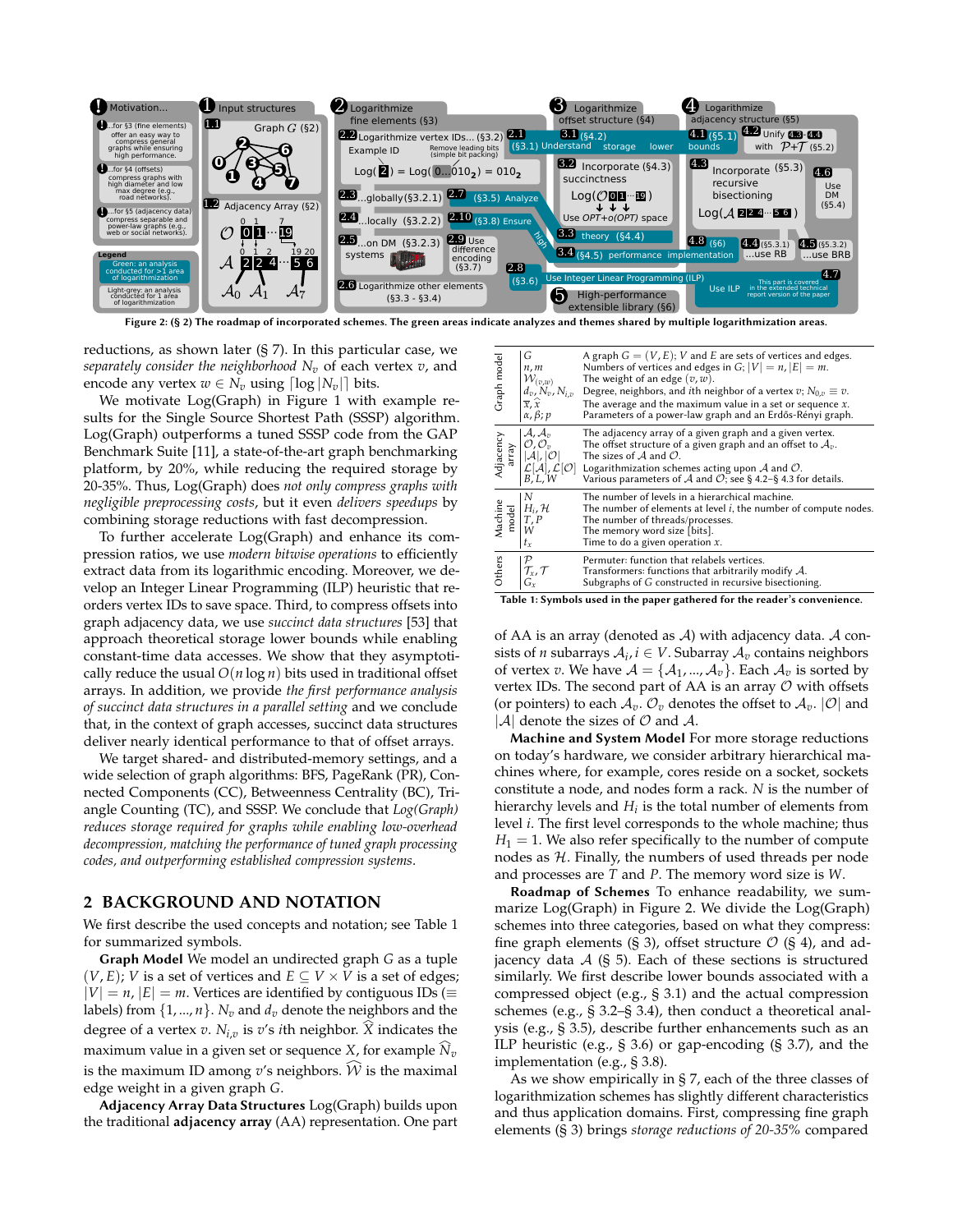<span id="page-2-6"></span>

|                             | Entity      | <b>Bound</b>         | Assumptions, remarks                          |  |  |
|-----------------------------|-------------|----------------------|-----------------------------------------------|--|--|
|                             | Vertex ID   | $\log n$             | In the global approach.                       |  |  |
| Fine elements<br>$(\S 3.1)$ | Vertex ID   | $\log \widehat{N}_v$ | In the local approach.                        |  |  |
|                             | Offset      | $\log 2m$            | For unweighted graphs.                        |  |  |
|                             | Edge weight | $\log \widehat{W}$   |                                               |  |  |
| $\mathcal{O}$<br>(§ 4.2)    | Bit vector  | log <sub>1</sub>     | <i>n</i> set bits among $\frac{2Wm}{R}$ bits. |  |  |
| $A$<br>(§ 5.2)              | Graph       | log                  | The graph is undirected.                      |  |  |

Table 2: Storage lower bounds for various parts of an AA. The ceiling function  $\lceil \cdot \rceil$  surrounding each  $\log \cdot$  was omitted for aesthetic purposes.

to the traditional AA while delivering performance close to or matching or *even exceeding* that of tuned graph processing codes. Second, compressing offset structures  $\mathcal{O}$  (§ [4\)](#page-4-2) can enhance *any* parallel graph processing computation because it does *not* impact performance in parallel settings while it *does* reduce storage required for offsets  $\mathcal O$  even by  $>90\%$ . Finally, adjacency data  $A$  (§ [5\)](#page-5-0) is the most aggressive in reducing storage, in some cases by *up to* ≈*80%* compared to the adjacency array, approaching the compression ratios of modern graph compression schemes and simultaneously offering speedups of more than 2×.

#### <span id="page-2-1"></span>**3 LOGARITHMIZING FINE ELEMENTS**

We first logarithmize fine elements of the adjacency array: vertex IDs, vertex offsets, and edge weights; see Figure [2](#page-1-2)  $(2)$ .

#### <span id="page-2-2"></span>**3.1 Understanding Storage Lower-Bounds**

A simple storage lower bound is the logarithm of the number of possible instances of a given entity, which corresponds to the number of bits required to distinguish between these instances. Now, bounds derived for fine-grained graph elements are illustrated in Table [2.](#page-2-6) First, a storage lower bound for a single vertex ID is  $\lceil \log n \rceil$  bits as there are *n* possible numbers to be used for a single vertex ID. Second, a corresponding bound to store an offset into the neighborhood of a single vertex is  $\lceil \log 2m \rceil$ ; this is because in an undirected graph with *m* edges there are 2*m* cells. Third, a storage lower bound of an edge weight from a discrete set  $\big\{$ 0,..., $\widehat{\mathcal{W}}\big\}$  is  $\big[\log\widehat{\mathcal{W}}\big]$ (for continuous weights, we first scale them appropriately to become elements of a discreet set).

## <span id="page-2-3"></span>**3.2 Logarithmization of Vertex IDs**

We first logarithmize vertex IDs.

3.2.1 Vertex IDs: The Global Approach. The first and simplest step in Log(Graph) is to use  $\lceil \log n \rceil$  bits to store a vertex ID in a graph with *n* vertices. In this case, the total size of the adjacency data  $|\mathcal{A}|$  is  $2m \lceil \log n \rceil$ . This simple bit packing was mentioned in past work [\[3,](#page-11-2) [87\]](#page-12-0) and it modestly reduces  $|\mathcal{A}|$ (as we show in § [7\)](#page-7-0). We now *extend it with schemes that deliver more storage reductions and performance* (§ [3.2.2–](#page-2-0)§ [3.2.3\)](#page-2-7).

<span id="page-2-0"></span>3.2.2 Vertex IDs: The Local Approach. Even if the above global approach uses an optimum number or bits to store a vertex ID, it may be far from optimum when considering *subsets* of these vertices. For example, consider a vertex *v* with very few neighbors  $(d_v \ll n)$  that all have small IDs  $(\widehat{N}_v \ll n)$ . Here, the optimum number of bits for a vertex ID in  $\mathcal{A}_v$  is  $\left\lceil \log\widehat{N}_v \right\rceil$ , *which may be much lower than* [log *n*]. However, one must also keep the information on the number of bits required for each

*Nv*. We use a fixed number of bits; it is lower bounded by  $\left[\log \log \widehat{N}_v\right]$  bits. The size of  $\mathcal A$  is in this case

$$
|\mathcal{A}| = \sum_{v \in V} \left( d_v \left\lceil \log \widehat{N}_v \right\rceil + \left\lceil \log \log \widehat{N}_v \right\rceil \right)
$$

<span id="page-2-7"></span>3.2.3 Vertex IDs in Distributed-Memories. We now extend vertex logarithmization to the distributed-memory setting. We divide a vertex ID into an *intra* part that ensures the uniqueness of IDs within a given machine element (e.g., a compute node), and an *inter* part that encodes the position of a vertex in the distributed-memory structure. The intra part can be encoded with either the local or the global approach.

We first only consider the level of compute nodes; each node constitutes a cache-coherent domain and they are connected with non-coherent network. The number of vertices in one node is  $\frac{n}{\mathcal{H}}$ . The intra ID part takes  $\lceil \log \frac{n}{\mathcal{H}} \rceil$ ; the inter one takes  $\lceil \log \mathcal{H} \rceil$ . As the inter part is unique for a given node, it is stored once per node. Thus

$$
|\mathcal{A}| = n \left\lceil \log \frac{n}{\mathcal{H}} \right\rceil + \mathcal{H} \left\lceil \log \mathcal{H} \right\rceil
$$

Next, we consider the arbitrary number of memory hierarchy levels. Here, the number of vertices in one element from the bottom of the hierarchy (e.g., a die) is  $\frac{n}{H_N}$ . Thus, the intra ID part requires  $\left[ \log \frac{n}{H_N} \right]$  bits. The inter part needs  $\sum_{j \in \{2..N-1\}} \left\lceil \log H_j \right\rceil$  bits and has to be stored once per each machine element, thus

$$
|\mathcal{A}| = n \left[ \log \frac{n}{H_N} \right] + \sum_{j=2}^{N-1} H_j \left[ \log H_j \right]
$$

#### **3.3 Logarithmization of Edge Weights**

We similarly condense edge weights. The storage lower bound for storing a maximal edge weight is  $\left\lceil \log\widehat{\mathcal{W}}\right\rceil$  bits. Thus, if *G* is weighted, we respectively have (for the global and local approach applied to the weights)

$$
|\mathcal{A}| = 2m \left( \lceil \log n \rceil + \left\lceil \log \widehat{\mathcal{W}} \right\rceil \right)
$$

$$
|\mathcal{A}| = \sum_{v \in V} \left( d_v \left( \left\lceil \log \widehat{N}_v \right\rceil + \left\lceil \log \widehat{W} \right\rceil \right) + \left\lceil \log \log \widehat{N}_v \right\rceil + \left\lceil \log \log \widehat{W} \right\rceil \right)
$$

## <span id="page-2-4"></span>**3.4 Logarithmization of Single Offsets**

Finally, one can also "logarithmize" other AA elements, including offsets. Each offset must be able to address any position in A that may reach 2*m*. Thus, the related lower bound is  $\lceil \log 2m \rceil$ , giving  $\lvert \mathcal{O} \rvert = n \lceil \log 2m \rceil$ .

#### <span id="page-2-5"></span>**3.5 Theoretical Storage Analysis**

Next, we show how the above schemes reduce the size of graphs generated using two synthetic graph models (random uniform and power-law) for the global approach.

Erdős-Rényi (Uniform) Graphs We start with Erdős-Rényi random uniform graphs. Here, every edge is present with probability *p*. The expected degree of any vertex is *pn*, thus

$$
E[|\mathcal{A}|] = \left( \lceil \log n \rceil + \lceil \log \widehat{\mathcal{W}} \rceil \right) p n^2
$$

$$
E[|\mathcal{O}|] = n \left[ \log \left( 2pn^2 \right) \right] = n \left[ \log 2p + 2 \log n \right]
$$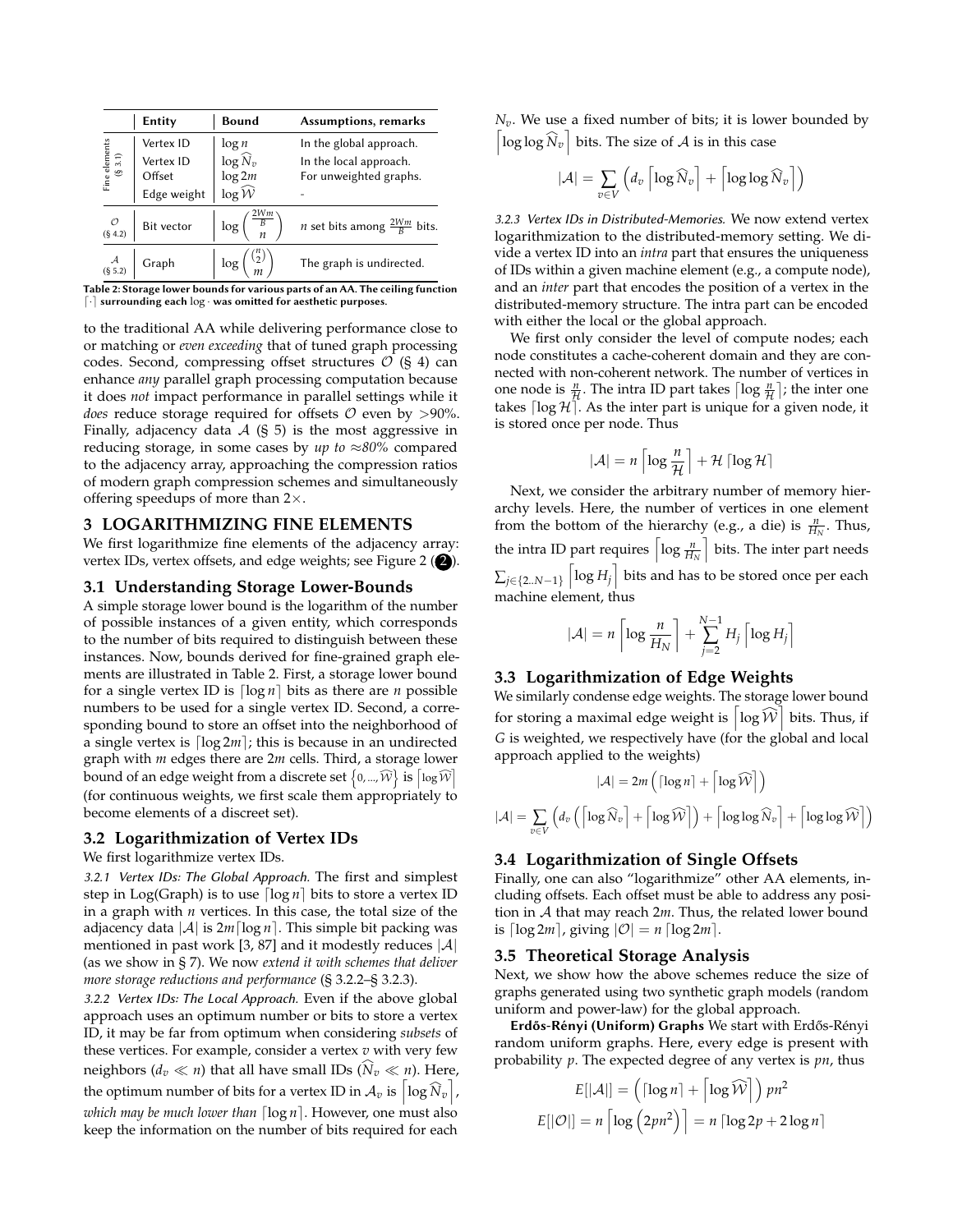<span id="page-3-3"></span>

Figure 3: (§ [3.5\)](#page-2-5) The analysis of the size of random-uniform and power-law graphs with Log(Graph) and traditional adjacency array.

Power-Law Graphs We next analyze power-law graphs; the derivation is in extended version of the paper<sup>[1](#page-0-1)</sup>. Here, the probability that a vertex has degree *d* is  $f(d) = \alpha d^{-\beta}$ , and

$$
E[|\mathcal{A}|] \approx \frac{\alpha}{2-\beta} \left( \left( \frac{\alpha n \log n}{\beta - 1} \right)^{\frac{2-\beta}{\beta - 1}} - 1 \right) \left( \lceil \log n \rceil + \lceil \log \widehat{\mathcal{W}} \rceil \right)
$$

The results are in Figure [3.](#page-3-3) "32+8" indicates an AA with 32 bits for a vertex ID and 8 bits for a weight; the other target is Log(Graph). Compressing fine-grained elements consistently reduces storage. Yet, it may offer suboptimal space and performance results as it ignores the *structure of the graph* and *the structure of the memory with fixed-size words*. We now address these issues with ILP and gap encoding (for less storage) and efficient design (for more performance).

## <span id="page-3-0"></span>**3.6 Adding Integer Linear Programming**

We now enhance the local logarithmization (§ [3.2\)](#page-2-3) to further reduce  $|\mathcal{A}|$ . Consider any  $\mathcal{A}_v$ . We observe that a single neighbor in  $A_v$  with a large ID may vastly increase  $|A_v|$ : we use  $\left[\widehat{N}_v\right]$  bits to store each neighbor in  $\mathcal{A}_v$  but other neighbors may have much lower IDs. Thus, we permute vertex IDs to *reduce maximal IDs in as many neighborhoods as possible* without modifying the graph structure. We illustrate an ILP formulation and then propose a heuristic.

The new objective function is shown in Eq. [\(1\)](#page-3-4). It minimizes the weighted sum of  $\widehat{N}_v, v \in V$ . Each maximal ID is given a positive weight which is the inverse of the neighborhood size; this intuitively decreases  $\widehat{N}_v$  in smaller  $\mathcal{A}_v.$ 

$$
\min \sum_{v \in V} \widehat{N}_v \cdot \frac{1}{d_v} \tag{1}
$$

In Constraint [\(2\)](#page-3-5), we set  $\widehat{N}_v$  to be the maximum of the new IDs assigned to the neighbors of *v*.  $\mathcal{N}(v)$  is the new ID of *v*.

$$
\forall_{v,u\in V}\left(u\in N_{v}\right)\Rightarrow\left[\mathcal{N}(u)\leq\widehat{N}_{v}\right]
$$
\n(2)

Listing [1](#page-3-6) describes a greedy polynomial time heuristic for changing IDs. We sort vertices in the increasing order of their degrees (Line [8\)](#page-3-7). Next, we traverse vertices in the sorted order, beginning with the smallest  $|\mathcal{A}_v|$ , and assign a new smallest ID possible (Line [9\)](#page-3-8). The remaining vertices that are not renamed by now are relabeled in Line [16.](#page-3-9) This scheme acts similarly to the proposed ILP.

```
1 /* Input: graph G, Output: a new relabeling \mathcal{N}(v), ∀v ∈ V. */<br>2 void relabel(G) {
 2 void relabel (G) {<br>3 ID[0 n - 1] = [0 n -3 ID[0.m — 1] = [0.m — 1]; //An array with vertex IDs.<br>4 D[0.m — 1] = [d<sub>0</sub>.d<sub>m</sub> — ]; //An array with degrees of vertices.<br>5 //An auxiliary array for determining if a vertex was relabeled:
 6 visit[0..n − 1] = [ f alse.. f alse];
  7 nl = 1; // An auxiliary variable ``new label ' '.
 8 sort(ID); sort(D);<br>9 for(int i = 1; i < n;
9 for(int i = 1; i < n; ++i) //For each vertex...<br>10 for(int j = 0; j < D[i]; ++j) { //For each neighbor...<br>11 int id = N_{j, ID[i]}; //N<sub>j,ID[i]</sub> is jth neighbor of vertex with ID ID[i]
12 if(visit[id] == f alse) {
13 N (id) = nl++;
14 visit[id] = true;
\begin{matrix} 15 & 3 \\ 16 & \textbf{fo} \end{matrix}16 for(int i = 1; i < n; ++i)<br>17 if(visit[i] == false)
17 if(visit[i] == f alse)
18 N (id) = nl++;
19 }
```
<span id="page-3-9"></span>Listing 1: (§ [3.6\)](#page-3-0) The greedy heuristic for vertex relabeling.

#### <span id="page-3-1"></span>**3.7 Adding Fixed-Size Gap Encoding**

We next use gap encoding to further reduce  $|\mathcal{A}|$ . Traditionally, in gap encoding one calculates differences between all consecutive neighbors in each  $A_v$ . These differences are then encoded with a variable-length code such as Varint [\[16\]](#page-11-5). Now, this may entail significant decoding overheads. We alleviate these overheads with *fixed-size gap encoding* where the maximum difference within a given neighborhood determines the number of bits used to encode other differences in this neighborhood. In the local approach (§ [3.2.2\)](#page-2-0), the maximum difference in each  $A_v$  determines the number of bits to encode any difference in the same  $A_v$ .

#### <span id="page-3-2"></span>**3.8 High-Performance Implementation**

We finally describe the high-performance implementation. We focus on the global approach due to space constraints, the local approach entails an almost identical design and is presented fully in the extended paper version $^{1}$ .

Bitwise Operations We analyzed Intel bitwise operations to ensure the fastest implementation. Table [3](#page-3-10) presents the used operations together with the number of CPU cycles that each operation requires [\[47\]](#page-11-6).

<span id="page-3-10"></span>

| <b>Name</b>                                            |            | $C_{++}$ syntax   Description              | Cycles |  |  |
|--------------------------------------------------------|------------|--------------------------------------------|--------|--|--|
| <b>BEXTR</b>                                           | _bextr_u64 | Extracts a contiguous number of bits.      |        |  |  |
| <b>SHR</b>                                             | >          | Shifts the bits in the value to the right. |        |  |  |
| AND                                                    | &          | Performs a bitwise AND operation.          |        |  |  |
| <b>ADD</b>                                             |            | Performs an addition between two values.   |        |  |  |
| Table 2: (8.2.8) The utilized Intel bitwise enerations |            |                                            |        |  |  |

Table 3: (§ [3.8\)](#page-3-2) The utilized Intel bitwise operations.

<span id="page-3-5"></span><span id="page-3-4"></span>Accessing an Edge (*Ni*,*<sup>v</sup>* ) We first describe how to access a given edge in A that corresponds to a given neighbor of *v*  $(N_{i,v})$ ; see Listing [2](#page-4-3) for details. The main issue is to access an *s*-bit value from a byte-addressable memory with  $s = \lceil \log n \rceil$ . In short, we fetch a 64-bit word that contains the required *s*-bit edge. In more detail, we first load the offset  $\mathcal{O}[v]$  of *v*'s neighbors' array (Line 3). This usually involves a cache miss, taking  $t_{cm}$ . Second, we derive  $o = s \cdot \mathcal{O}[v]$  (the exact bit position of *Ni*,*<sup>v</sup>* ); it takes *tmul* (Line 3). Third, we find the closest byte alignment before *o* by right-shifting *o* by 3 bits, taking  $t_{shf}$  (Line 4). Instead of byte alignment we also considered any other alignment but it entailed negligible  $(<1%)$  performance differences. Next, we derive the distance *d* from this alignment with a bitwise and acting on *o* and binary 111, taking *tand*. We can then access the derived 64-bit value; this involves another cache miss (*tcm*). If we shift this value by *d* bits and mask it, we obtain *N<sup>i</sup>* (*v*). Here, we use the x86 bextr instruction that combines these two operations

<sup>1</sup><https://spcl.inf.ethz.ch/Research/Performance/LogGraph>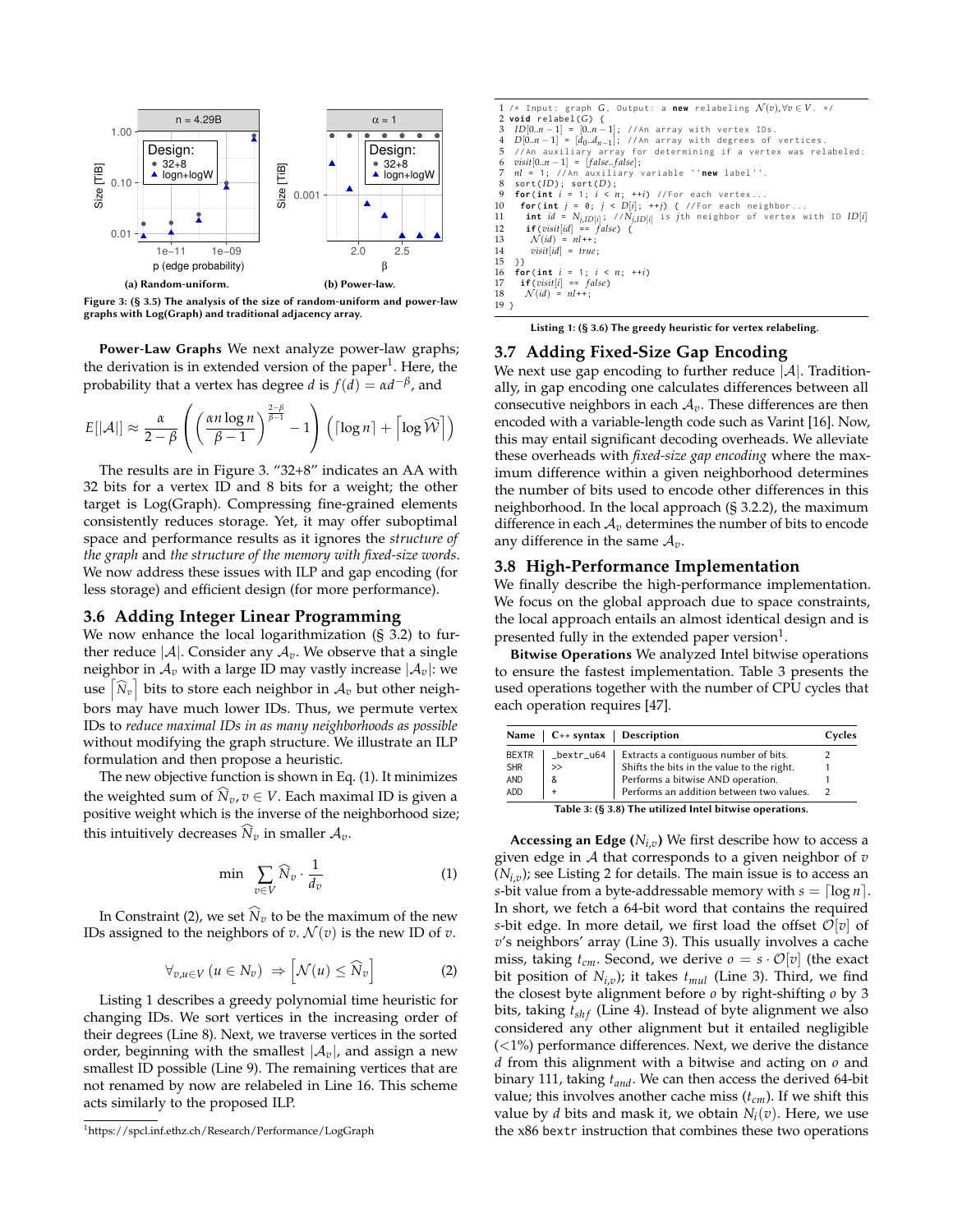and takes *tbxr*. In the local approach, we also maintain the bit length for each neighborhood. It is stored next to the associated offset to avoid another cache miss.

```
1 /* v<sub>-</sub>ID is an opaque type for IDs of vertices. */
 2 v_ID Ni,v ( v_ID v, int32_t i, int64_t * O, int64_t * A, int8_t s) {
3 int64_t exactBitOffset = s * (O[ v ] + i) ;
     int8_t * address = (int8_t *) / A + (exactBitOffset >> 3);5 int64_t distance = exactBitOffset & 7;
     6 int64_t value = (( int64_t *) ( address ) ) [0];
     7 return _bextr_u64 ( value , distance , s) ; }
```
Listing 2: (§ [3.8\)](#page-3-2) Accessing an edge in Log(Graph)  $(N_i(v))$ .

Accessing Neighbors (*Nv*) Once we have calculated the exact bit position of the first neighbor as described in Listing [2,](#page-4-3) we simply add  $s = \lfloor \log n \rfloor$  to obtain the bit position of the next neighbor. Thus, the multiplication that is used to get the exact bit position is only needed for the first neighbour, while others are obtained with additions instead.

Accessing a Degree  $(d_v)$   $d_v$  is simply calculated as the difference between two offsets:  $\mathcal{O}[v+1] - \mathcal{O}[v]$ .

Accessing an Edge Weight We store the weight of each edge directly after the corresponding vertex ID in A. The downside is that every weight is thus stored twice for undirected graphs. However, it enables accessing the weight and the vertex ID together. We model fetching the ID and the weight as a single cache line miss overhead *tcm*.

Performance Model We finally present the performance model that we use to understand better the behavior of Log(Graph). First, we model accessing an edge (*Ni*,*<sup>v</sup>* ) as

 $t_{edge} = 2t_{cm} + t_{mul} + t_{shf} + t_{and} + t_{bxr}$ 

The model for accessing  $N_v$  looks similar with the difference that only one multiplication is used:

$$
t_{neigh}(v) = t_{edge} + (d_v - 1)(t_{add} + t_{shf} + t_{and} + t_{bxr})
$$

As  $\mathcal A$  is contiguous we assume there are no more cache misses from prefetching. Now, we model the latency of *dv* as

$$
t_{degree} = 2t_{cm} + t_{sub}
$$

#### <span id="page-4-2"></span>**4 LOGARITHMIZING OFFSETS**

We now logarithmize *the whole offset structure* O, treating it as a single entity with its own associated storage lower bound. Our main technique for combining storage reductions and low-overhead decompression is to *store the offsets* O *as a bitvector* and then *encode it as a succinct bit vector* [\[43\]](#page-11-7) that approaches the storage lower bound while providing fast accesses to its contents.

#### **4.1 Arrays of Offsets vs. Bit Vectors for** O

Usually,  $\mathcal O$  is an array of *n* offsets and the size of  $\mathcal O$ ,  $\mathcal O$ , is much smaller than  $|A|$ . Still, in sparse graphs with low maximal degree  $\widehat{d}$ ,  $|\mathcal{O}| \approx |\mathcal{A}|$  or even  $|\mathcal{O}| > |\mathcal{A}|.$  For example, for the USA road network, if  $O$  contains 32-bit offsets,  $|O| \approx$  $0.83|\mathcal{A}|$ . To reduce  $|\mathcal{O}|$  in such cases, one can use a bit vector instead of an array of offsets. For this, A is divided into blocks (e.g., bytes or words) of a size *B* [bits]. Then, if the *i*th bit of  $O$  is set (i.e.,  $O[i] = 1$ ) and if this is the *j*th set bit in  $O$ , then A*<sup>j</sup>* starts at the *i*th block. The key insight is that getting the position of *j*th set bit and thus the offset of the array  $A_j$  is equivalent to performing a certain operation called *select* $\phi(i)$ that returns the position of the *j*th one in O. Yet, *select* on

a raw bit vector of size *L* takes *O*(*L*) time. Thus, we first incorporate two designs that enhance *select*: *Plain* (bvPL) and *Interleaved* (bvIL) bit vectors [\[44\]](#page-11-8). They both trade some space for a faster *select*. bvPL uses up to  $0.2|\mathcal{O}|$  additional bits in an auxiliary data structure to enable *select* in *O*(1) time. In bvIL, the original bit vector data is interleaved (every *L* bits) with 64-bit cumulative sums of set bits up to given positions; *select* has  $O(\log |\mathcal{O}|)$  time [\[44\]](#page-11-8). Neither bvPL nor bvIL are succinct; we use them (1) as reference points and (2) because they also enable a smaller yet simple offset structure O.

#### <span id="page-4-0"></span>**4.2 Understanding Storage Lower Bounds**

A bit vector that serves as an  $O$  and corresponds to an offset array of a *G* takes  $\frac{2Wm}{B}$  bits. This is because it must be able to address up to 2*m* · *W* bits (there are 2*m* edges in A, each stored using *W* bits in a memory word) grouped in blocks of

size *B* bits. There are exactly  $Q = \begin{pmatrix} \frac{2Wm}{B} \\ n \end{pmatrix}$  bit vectors of length  $\frac{2Wm}{B}$  with *n* ones and the storage lower bound is  $\lceil \mathcal{Q} \rceil$  bits.

#### <span id="page-4-1"></span>**4.3 Incorporating Succinct Bit Vectors**

To reduce the size of  $\mathcal O$  and improve the performance of its *select* query, we use *succinct bit vectors*.

Succinct Data Structures Assume *OPT* is the optimal number of bits to store some data. A representation of this data is *succinct* if it uses *OPT* + *o*(*OPT*) bits *and* if it supports *a reasonable set of queries in (ideally) O*(1) *time* [\[16\]](#page-11-5). Thus, succinct designs differ from compression mechanisms such as zlib as they do not entail expensive decompression.

Succinct Bit Vectors: Preliminaries Succinct bit vectors use  $\lceil \mathcal{Q} \rceil$  +  $o(\mathcal{Q})$  bits assuming a storage lower bound of  $\lceil \mathcal{Q} \rceil$  and they answer the *select* query in  $o(Q)$  time. Many such designs exist [\[78\]](#page-12-1) and are widely used in space-efficient trees and other schemes such as dictionaries. The high-level idea behind their design is to divide the bit vector to be encoded into *small* parts (i.e., contiguous bit vector chunks of equal sizes), group these chunks in an auxiliary table, and represent them with the indices into this table [\[13\]](#page-11-9). This table should contain *all* possible chunks so that *any* bit vector could be constructed from them. These small chunks are again divided into yet smaller (*tiny*) chunks, stored similarly in other auxiliary tables. Now, the size of both small and tiny chunks is selected in such a way that the sum of the sizes of all the indices and all the auxiliary tables is  $\lceil \mathcal{Q} \rceil + o(\mathcal{Q})$ . The central observation that enables these bounds is that the bit vector representation consisting of small and tiny chunks can be *hierarchical*: tiny chunks only need pointers

Succinct Bit Vectors in Log(Graph) First, we use the *entropy based* bit vector (bvEN) [\[78\]](#page-12-1). The key idea behind bvEN is to use a dictionary data structure [\[23\]](#page-11-10) that achieves the lower bound for storing bit vectors of length 2*Wm*/*B* with *n* ones. Second, we use *sparse* succinct bit vectors (bvSD) [\[76\]](#page-12-2). Here, positions of ones are represented as a sequence of integers, which is then encoded using the Elias-Fano scheme for non-decreasing sequences. As bvSD specifically targets sparse bit vectors, we expect it to be a good match for various graphs where  $m = O(n)$ . Third, we investigate the *B-tree based* bit vector (bvBT) [\[1\]](#page-11-11). This data structure supports inserts, making the bit vector dynamic. It is implemented with B-trees where leaves contain the actual bit vector data while internal nodes contain meta data for more performance. Finally, the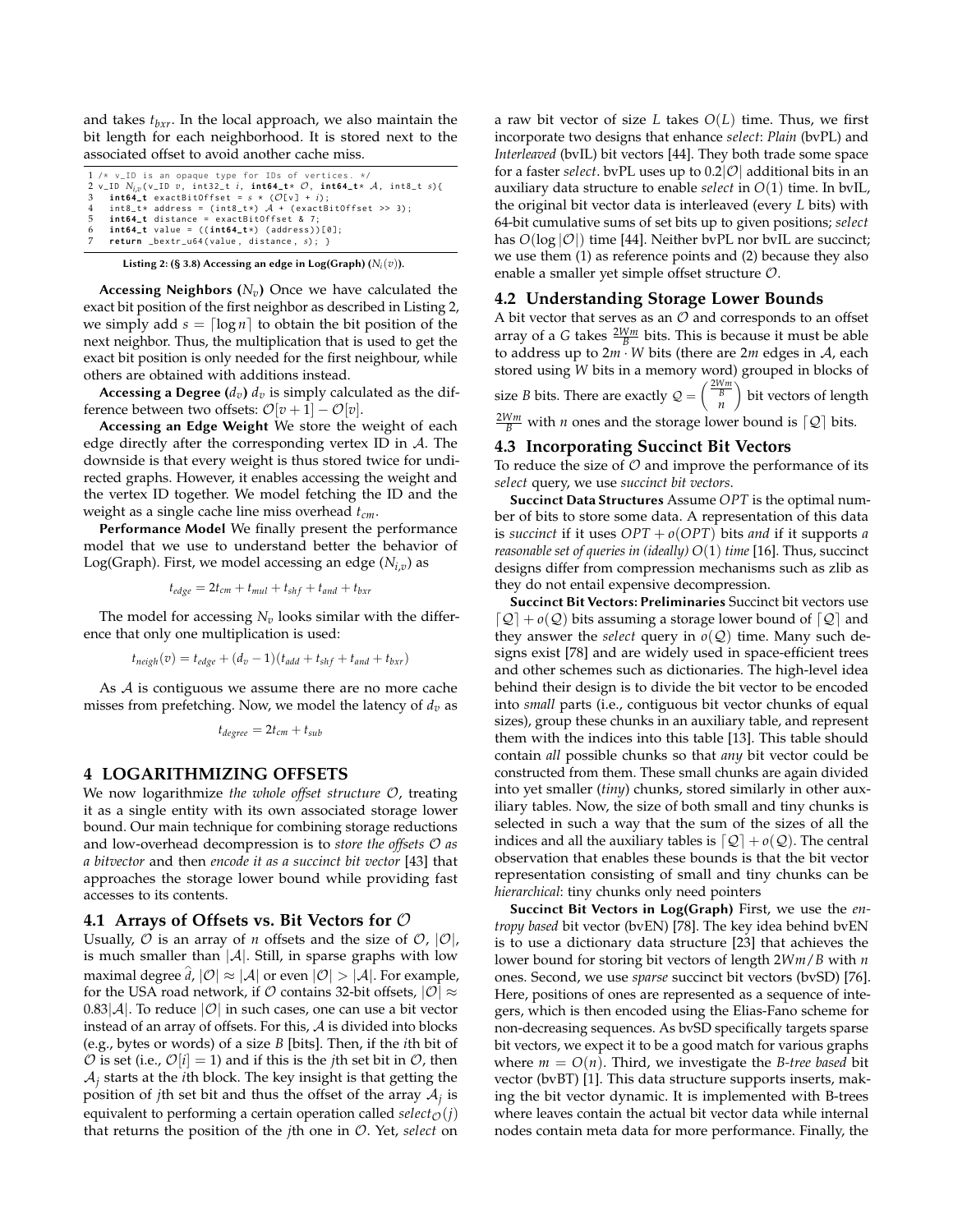*gap-compressed* (bvGC) dynamic variant is incorporated [\[1\]](#page-11-11) that along with bvSD also compresses sequences of zeros.

### <span id="page-5-3"></span>**4.4 Theoretical Storage & Time Analysis**

We now analyze the storage/time complexity of the described offset structures in Table [4.](#page-5-2) For completeness, we present the asymptotic and the exact size as well the time to derive  $\mathcal{O}_v$ . Now, ptrW (array of offsets) together with bvPL and bvSD feature the fastest  $\mathcal{O}_v$ ; we select them as the most promising candidates for  $\mathcal O$  in Log(Graph).

<span id="page-5-2"></span>

| Ω                                                                        | ID | Asymptotic size [bits] Exact size [bits]           |                                                       | select or $\mathcal{O}[v]$        |
|--------------------------------------------------------------------------|----|----------------------------------------------------|-------------------------------------------------------|-----------------------------------|
| Pointer array                                                            |    | ptr $W$ $O(Wn)$                                    | $W(n+1)$                                              | O(1)                              |
| Plain [44]                                                               |    | bvPL $O\left(\frac{Wm}{B}\right)$                  | $\frac{2Wm}{R}$                                       | O(1)                              |
| Interleaved [44]                                                         |    | bvlL $O\left(\frac{Wm}{B} + \frac{Wm}{L}\right)$   | $2Wm\left(\frac{1}{B}+\frac{64}{L}\right)$            | $O\left(\log \frac{Wm}{B}\right)$ |
| Entropy based [31, 78] bvEN $O\left(\frac{Wm}{B}\log\frac{Wm}{B}\right)$ |    |                                                    | $\approx \log\left(\frac{\frac{2Wm}{B}}{n}\right)$    | $O\left(\log \frac{Wm}{B}\right)$ |
| Sparse [76]                                                              |    | bvSD $O(n + n \log \frac{Wm}{Bn})$                 | $\approx n\left(2+\log\frac{2Wm}{Bn}\right)$          | O(1)                              |
| B-tree based [1]                                                         |    | bvBT $O\left(\frac{Wm}{B}\right)$                  | $\approx 1.1 \cdot \frac{2Wm}{R}$                     | $O(\log n)$                       |
| Gap-compressed [1]                                                       |    | bvGC $O\left(\frac{Wm}{B}\log\frac{Wm}{Bn}\right)$ | $\approx 1.3 \cdot \frac{2Wm}{B} \log \frac{2Wm}{Bn}$ | $O(\log n)$                       |

Table 4: (§ [4.3\)](#page-4-1) Theoretical analysis of various types of  $\mathcal O$  and time complexity of the associated queries.

#### **4.5 High-Performance Implementation**

For high performance, we use the sdsl-lite library [\[45\]](#page-11-13) that provides fast codes of various succinct and compact bit vectors. Yet, it is fully sequential and oblivious to the utilized workload. Thus, we evaluate its performance tradeoffs (§ [7\)](#page-7-0) and identify the best designs for respective graph families, illustrating that the empirical results follow the theoretical analysis from § [4.4.](#page-5-3)

# <span id="page-5-0"></span>**5 LOGARITHMIZING ADJACENCY DATA**

In this section, we logarithmize the adjacency data  $A$ .  $A$  is usually more complex than  $\mathcal O$  as it encodes the whole structure of a graph. To facilitate logarithmizing  $A$ , we first develop a formal model and we show that various past schemes are its special cases. We illustrate that these schemes entail inherent performance or storage issues and we then propose novel schemes to overcome these problems.

Similarly to compressing fine elements and offsets, the schemes from this section provide low-overhead decompression combined with large storage reductions, enabling highperformance graph processing running over compressed graphs. The difference is that *the main focus is on reducing storage overheads with performance being the secondary priority*, while compressing fine elements comes with *reverse* objectives. Selecting the most appropriate set of schemes depends on the specific requirements of the user of Log(Graph).

#### **5.1 A Model for Logarithmizing** A

Log(Graph) comes with many compression schemes for A that target various classes of graphs. We define any such scheme to be a tuple  $(\mathcal{P}, \mathcal{T})$ .  $\mathcal P$  is the *permuter*: a function that relabels the vertices. We introduce  $P$  to explicitly capture the notion that appropriate labeling of vertices significantly reduces  $|\mathcal{A}|$ . We have  $\mathcal{P}: V \to \mathbb{N}$  such that (the condition enforces the uniqueness of IDs)):

$$
\forall_{v,u \in V} \ (v \neq u) \Rightarrow [\mathcal{P}(v) \neq \mathcal{P}(u)]
$$

Next,  $\mathcal{T} = {\mathcal{T}_x \mid x \in \mathbb{N}}$  is a *set* of *transformers*: functions that map sequences of vertex labels into sequences of bits:

$$
\mathcal{T}_x: \overset{x \text{ times}}{\mathcal{V}} \times \overset{x}{\ldots} \times \overset{y}{\mathcal{V}} \to \{0,1\} \times \ldots \times \{0,1\}
$$

We introduce  $\mathcal T$  to enable arbitrary operations on sequences of relabeled vertices, for example be the Varint encoding [\[34\]](#page-11-14).

#### <span id="page-5-1"></span>**5.2 Understanding Storage Lower Bounds**

A is determined by the corresponding *G* and thus a simple storage lower bound is determined by the number of graphs with *n* vertices and *m* edges and equals  $\left[ \log \left( \frac{ {n \choose 2}}{2} \right) \right]$  $\binom{n}{2}$  (Table [2\)](#page-2-6). Now, today's graph codes already approach this bound. For example, the Graph500 benchmark [\[73\]](#page-12-3) requires ≈1126 TB for a graph with  $2^{42}$  vertices and  $2^{46}$  edges while the corresponding lower bound is merely ≈350 TB. We thus propose to not only focus on general graphs, but to assume more about *G*'s structure besides the vertex and edge count, and to use this to further reduce the storage for *G*. A class of graphs that was shown to model well the structure of community-driven graph datasets are *separable* graphs [\[16\]](#page-11-5). Intuitively, a graph *G* is vertex (or edge) separable if we can divide its set of vertices *V* into two subsets of vertices of approximately the same size so that the size of a vertex (or edge) cut between these two subsets is, intuitively, much smaller than |*V*| (the full formal specification can be found in the extended technical report<sup>[2](#page-0-1)</sup>).

## **5.3 Recursive Bisectioning**

One technique that we use to reduce  $|\mathcal{A}|$  and decompression overheads for separable graphs is *recursive bisectioning*. We first describe an existing scheme (§ [5.3.1\)](#page-5-4) and then enhance it for more performance (§ [5.3.2\)](#page-6-0).

<span id="page-5-4"></span>5.3.1 Recursive Bisectioning (RB). Here, we first illustrate a representation introduced by Blandford et al. [\[16\]](#page-11-5) (referred to as the *RB* scheme) that requires  $O(n)$  bits to store a separable graph. Figure [4](#page-6-1) contains an example. Essentially, vertices are relabeled to minimize differences between the labels of consecutive neighbors of each vertex *v* in each adjacency array. Then, the differences are recorded with any variable-length gap encoding scheme such as Varint [\[26,](#page-11-15) [34\]](#page-11-14). Assuming that the new labels of *v*'s neighbors do not differ significantly, the encoded gaps use less space than full labels [\[16\]](#page-11-5). Now, to reassign labels in such a way that the storage is reduced, the graph (see  $\Box$ ) in Figure [4](#page-6-1) for an example) is bisected recursively until the size of a partition is one vertex (for edge cuts) or a pair of connected vertices (for vertex cuts); in the example we focus on edge cuts. Respective partitions form a binary *separator tree* with the leaves being single vertices **2**. Then, the vertices are relabeled as imposed by an inorder traversal over the *leaves* of the separator tree **3**. The first leaf visited gets the lowest label (e.g., 0); the label being assigned is incremented for each new visited leaf. This minimizes the differences between the labels of the neighboring vertices (the leaves corresponding to the neighboring vertices are close to one another in the separator tree), reducing AA's size  $\bigcirc$ ,  $\bigcirc$ .

**Permuters/Transformers**  $P$  relabels vertices according to the order in which they appear as leaves in the inorder traversal of the separator tree obtained after recursive bisectioning. Each transformer  $\mathcal{T} = {\mathcal{T}_v(v, N_v)}$  takes as input *v* and  $N_v$ .

<sup>2</sup><https://spcl.inf.ethz.ch/Research/Performance/LogGraph>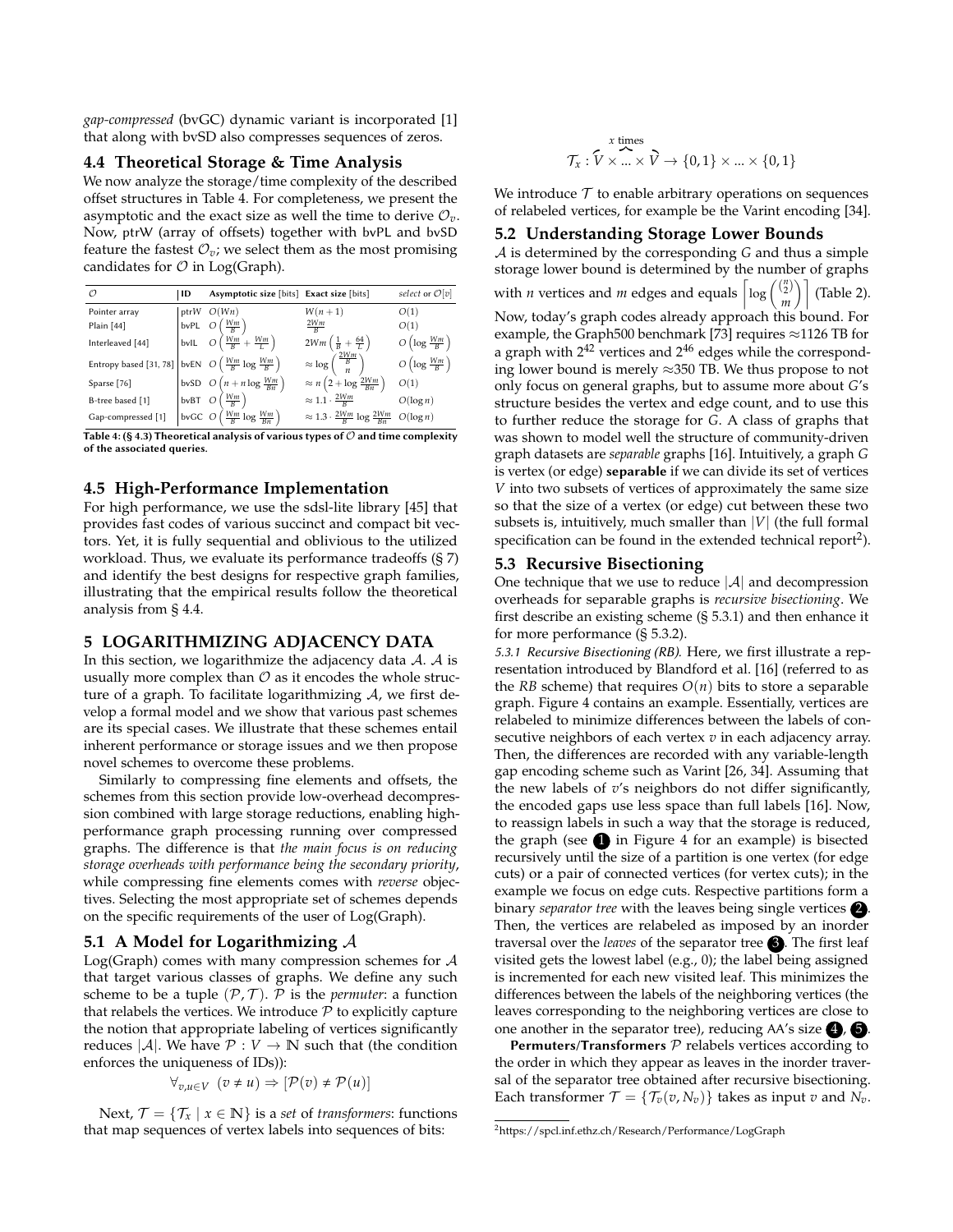<span id="page-6-1"></span>

Figure 4: An example graph representation logarithmized with Recursive Bisectioning (RB [\[16\]](#page-11-5), § [5.3.1\)](#page-5-4), and Binary Recursive Bisectioning (BRB, § [5.3.2\)](#page-6-0).

It then encodes the differences between consecutive vertex labels using Varint.

Problems RB suffers from expensive preprocessing, as we illustrate later in § [7](#page-7-0) (Table [6\)](#page-9-0). Generation of RB usually takes more than  $20 \times$  longer than that of AA.

<span id="page-6-0"></span>5.3.2 Binary Recursive Bisectioning (BRB). We now propose Binary RB (BRB), a scheme that alleviates RB's preprocessing costs. The idea is to relabel vertices so that vertices in clusters have large common prefixes (clusters are identified during bisectioning). One prefix is stored only once per each cluster.

Permuter (Relabeling Vertices) We present an example of a permuter in BRB in Figure [4](#page-6-1) (the bottom series of numbers 2 – 5 ). First, we recursively bisect the input graph *G* to identify common prefixes and uniquely relabel the vertices. After the first bisectioning, we label an arbitrarily selected subgraph as 0 and the other as 1. We denote these subgraphs as *G*<sup>0</sup> and *G*<sup>1</sup> , respectively. We then apply this step recursively to each subgraph for the specified number of steps or until the size of each partition is one (i.e., each partition contains only one vertex). *G*<sup>0</sup> would be bisected into subgraphs *G*00, *G*<sup>01</sup> with labels 00 and 01 (we refer to a partition with label *X* as *GX*). Eventually, each vertex obtains a unique label in the form of a binary string. Each bit of this label identifies each partition that the vertex belongs to.

Transformer (Encoding Edges) Here, the idea is to group edges within each subgraph derived in the process of hierarchical vertex labeling. Several leading bits are identical in each label and are stripped off, decreasing  $|\mathcal{A}|$ . To make such a hierarchical adjacency list decodable, we store (for each *v*) such labels of  $v$ 's neighbors from the same subgraph contiguously in memory, together with the common associated prefix and the neighbor count.

What Does It Fix? BRB does not derive the costly full separator tree but instead sets the number of bisectioning levels upfront *to control the preprocessing overhead*.

#### <span id="page-6-3"></span>**5.4 Degree-Minimizing (DM)**

Finally, we describe a scheme that reduce the size of *general* graphs while ensuring fast decompression. The idea is to relabel vertices so that those with the highest degrees (and thus occurring more often in  $A$ ) receive the smallest labels. Then, in one scheme variant (DMf, proposed in the past [\[3\]](#page-11-2)), full labels are encoded using Varint ("f" stands for full). In another variant (DMd, offered in this work), labels are encoded as differences ("d" indicates differences). Thus,  $|A|$  is decreased as frequent edges are stored using fewer bits.

**Permuter/Transformer** DM's  $T$  is identical to that of RB.  $DM's$   $P$  differs: relabeling is now purely guided by vertex degrees (higher *dv* enforces lower *v*'s label).

What Does It Fix? DM trades some space for faster accesses to A compared to BRB (BRB's hierarchical encoding entails expensive queries). Next, it does not require costly recursive bisectioning. Finally, we later (§ [7.4\)](#page-9-1) show that DMd significantly outperforms DMf and matches the compression ratios of WebGraph [\[18\]](#page-11-1).

#### <span id="page-6-2"></span>**6 HIGH-PERFORMANCE LIBRARY**

Past sections (§ [3–](#page-2-1)§ [5\)](#page-5-0) illustrate a plethora of logarithmization schemes and enhancements for various graph families and scenarios. This large number poses design challenges. We now present the  $Log(Graph)$  C++ library that ensures: (1) a straightforward development, analysis, and comparison of graph representations composed of any of the proposed schemes, and (2) high-performance. The implementation of the Log(Graph) library is available online<sup>[3](#page-0-1)</sup>.

Modular Design and Extensibility Any graph compressed with Log(Graph) can be represented as a tuple  $(G, \mathcal{O}, \mathcal{A}, \mathcal{L}[\mathcal{O}],$  $\mathcal{L}[\mathcal{A}]$ ). These tuple elements corresponds to *modules* in the Log(Graph) library. These modules gather variants of  $O$ ,  $A$ , and two logarithmization schemes,  $\mathcal{L}[\mathcal{O}]$  and  $\mathcal{L}[\mathcal{A}]$ , that act upon  $O$  and  $A$ . The  $\mathcal{L}[A]$  module contains submodules for  $P$  and  $T$ . This enables us to seamlessly implement, analyze, and compare the described Log(Graph) variants.

High Performance Combinations of the variants of  $O$ ,  $\mathcal{L}[\mathcal{O}]$ , A, and  $\mathcal{L}[\mathcal{A}] = (\mathcal{P}, \mathcal{T})$  give many possible designs. For example,  $O$  can be any succinct bit vector. Now, selecting a specific variant takes place in a performance-critical region such as querying  $\hat{d}$ . We identify four C++ mechanisms for such selections: #if pragmas, virtual functions, runtime branches, and templates. The first one results in unmanageably complex code. The next two entail performance overheads. We thus use templates to reduce code complexity while retaining high performance. Listing [3](#page-7-1) illustrates: a generic LogGraph template class for defining different Log(Graph) representations, the constructor of a Log(Graph) representation, and a function  $N_v$  for accessing neighbors of a given vertex *v*. LogGraph only requires defining the following *types*: the offset structure  $(0)$  type, the offset compression structure  $(L[O])$  type, and the transformer  $(T)$  type.

<sup>3</sup>https://spcl.inf.ethz.ch/Research/Performance/LogGraph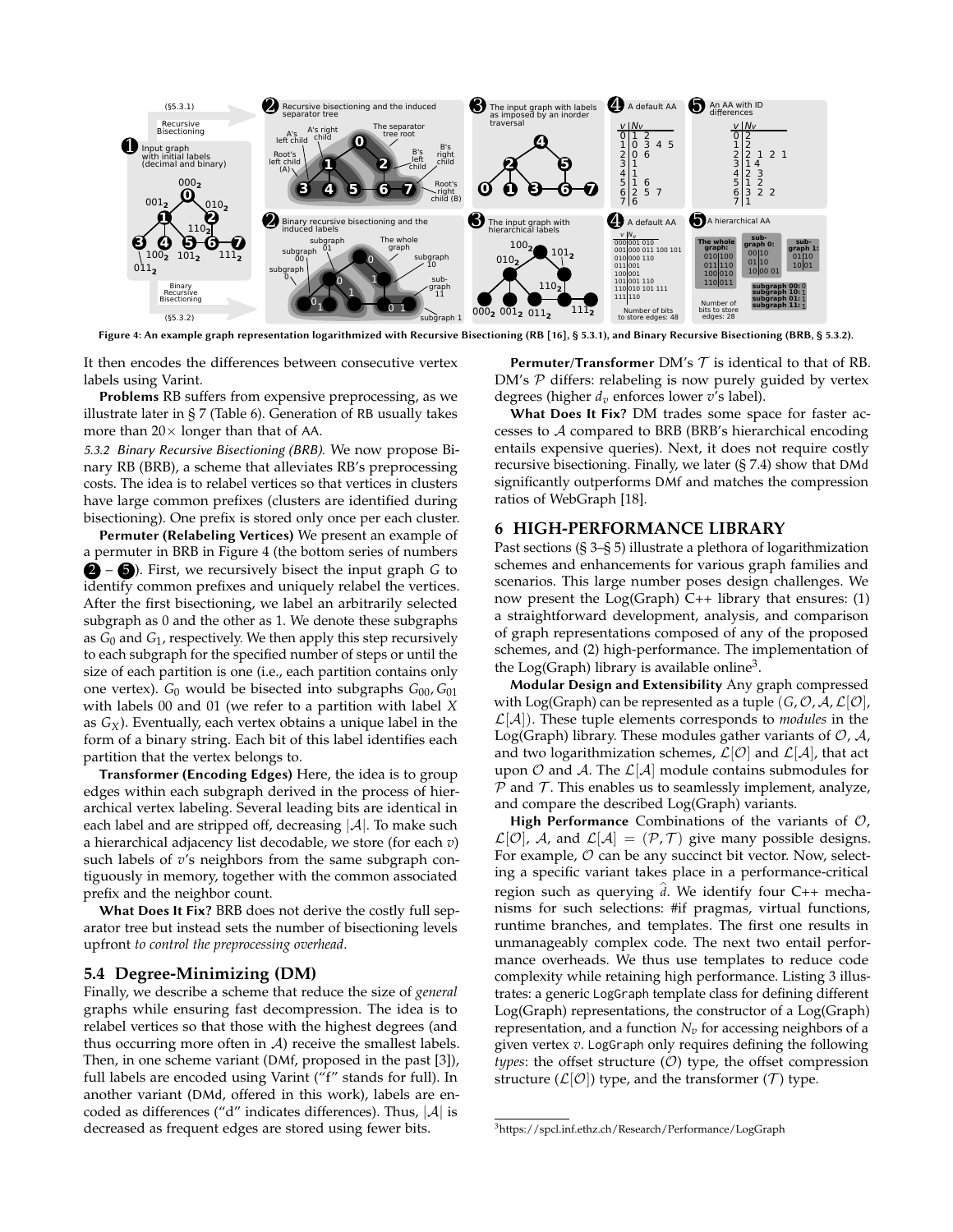```
1 template <typename O, typename L[O], typename T >
  2 class LogGraph : public BaseLogGraph { // Class template .
3 O* offsets ; // Opaque structure for storing offsets
  4  \mathcal{L}[\mathcal{O}]* compressor; //Logarithmization scheme for offsets<br>5  \mathcal{T}* transformer; //Scheme acting upon permuted vertex IDs
 6 };
  7
8 template <typename O, typename L[O], typename T > // Constructor .
9 LogGraph \langle \mathcal{O}, \mathcal{L}[\mathcal{O}], \mathcal{T} \rangle::LogGraph (Permutation \mathcal{P}, AA* aa) {<br>10 //aa is an instance of an adiacency array
        ence is an instance of an adjacency array
11 aa -> permute (\mathcal{P}): // Relabel vertices. Note that \mathcal P isn't a type
12 transformer = new T(); //Create a new transformer object .<br>13 transformer->transform(&aa): //Modify vertices after rela
      transformer -> transform (& aa ); // Modify vertices after relabeling
14 offsets = new \mathcal{O}(aa); //Create a new object for offsets.<br>15 compressor = new \mathcal{L}[\mathcal{O}]():
15 compressor = new \mathcal{L}[\mathcal{O}](0);<br>16 compressor->compress(&of
     compressor -> compress (& offsets); // Logarithmize offset structure.
17 }
18
19 template <typename O, typename L[O], typename T >
20 //v_id is an opaque type for a vertex ID.<br>21 v_id* LogGraph<O, L[O], 7>::getNeighbors(v_id v) {//Resolve N<sub>v</sub>.<br>22  v_id offset = offsets->getOffset(v);
23 v_id* neighbors = tr->decodeNeighbors (v, offset);<br>24 return neighbors :
     return neighbors;
25 }
```
Listing 3: (§ [6\)](#page-6-2) A graph representation from the Log(Graph) library.

Note that the permuter P is an *object*, not *type*. As relabeling is executed only during preprocessing, it does not impact time-critical functions. Thus, selecting a given permutation can be done with simple branches based on the value of  $P$ .

## <span id="page-7-0"></span>**7 EVALUATION**

We now illustrate that Log(Graph) offers the *sweetspot between low-overhead decompression and high compression ratios*, *enabling high-performance graph processing on top of compressed datasets*.

## **7.1 Evaluation Methodology**

We first describe evaluation methodology.

Goals We illustrate that the Log(Graph) schemes offer (1) storage reductions, in many cases comparable to those of the state-of-the-art graph compression schemes, and (2) low-overhead decompression that enables high-performance graph processing running over compressed graph datasets.

Considered Algorithms We consider the following algorithms included in the GAP Benchmark Suite [\[11\]](#page-11-3): Breadth-First Search (BFS), PageRank (PR), Single Source Shortest Paths (SSSP), Betweenness Centrality (BC), Connected Components (CC), and Triangle Counting (TC). BFS, SSSP, and BC represent various types of traversals. PR is an iterative scheme where all the vertices are accessed in each iteration. CC represents protocols based on pointer-chasing. Finally, TC stands for non-iterative compute-intensive tasks.

- BFS: A state-of-the-art variant with direction-optimization and other enhancements that reduce data transfer [\[10,](#page-11-16) [11\]](#page-11-3).
- SSSP: An optimized ∆-Stepping algorithm [\[11,](#page-11-3) [66,](#page-11-17) [71\]](#page-12-4).
- CC: A variant of the Shiloach-Vishkin scheme [\[8,](#page-11-18) [81\]](#page-12-5).
- BC: An enhanced Brandes' scheme [\[11,](#page-11-3) [20,](#page-11-19) [67\]](#page-11-20).
- **PR:** A variant without atomic operations [\[11\]](#page-11-3).
- TC: An optimized algorithm that reduces the computational complexity by preprocessing the input graph [\[28\]](#page-11-21).

Considered Graphs We analyze synthetic power-law (the Kronecker model [\[62\]](#page-11-22)), synthetic uniform (the Erdős-Rényi model [\[39\]](#page-11-23)), and real-world datasets (including SNAP [\[63\]](#page-11-24), KONECT [\[60\]](#page-11-25), DIMACS [\[36\]](#page-11-26), and WebGraph [\[19\]](#page-11-27)); see Table [5](#page-7-2) for details. Now, for Kronecker graphs, we denote them with symbols sX<sub>-</sub>eY where s is the scale (i.e.,  $\log_2 n$ ) and e is the average number of edges per vertex. Due to a large amount

<span id="page-7-2"></span>

| Type          | ID                                                           | Name                       | n     | m     | Ā     |  |
|---------------|--------------------------------------------------------------|----------------------------|-------|-------|-------|--|
|               | uku                                                          | Union of .uk domain        | 133M  | 4.66B | 34.9  |  |
|               | uk                                                           | .uk domain                 | 110M  | 3.45B | 31.3  |  |
|               | sk                                                           | .sk domain                 | 50.6M | 1.81B | 35.75 |  |
|               | gho                                                          | Hosts of the gsh webgraph  | 68.6M | 1.5B  | 21.9  |  |
| Web graphs    | wb                                                           | WebBase                    | 118M  | 855M  | 7.24  |  |
|               | tpd                                                          | Top private domain         | 30.8M | 490M  | 15.9  |  |
|               | wik                                                          | Wikipedia links            | 12.1M | 288M  | 23.72 |  |
|               | tra                                                          | <b>Trackers</b>            | 27.6M | 140M  | 5.08  |  |
|               |                                                              | Others: tra, ber, gog, sta |       |       |       |  |
| Affiliation   | orm                                                          | Orkut Memberships          | 8.73M | 327M  | 37.46 |  |
| graphs        | ljm                                                          | LiveJournal Memberships    | 7.48M | 112M  | 15    |  |
|               | fr                                                           | Friendster                 | 65.6M | 1.8B  | 27.53 |  |
| Social        | tw                                                           | Twitter                    | 49.2M | 1.5B  | 30.5  |  |
| networks      | ork                                                          | Orkut                      | 3.07M | 117M  | 38.14 |  |
|               | Others: ljn, pok, flc, gow, sl1, sl2, epi, you, dbl, amz     |                            |       |       |       |  |
| Road networks | usrn                                                         | USA road network           | 23.9M | 28.8M | 1.2   |  |
|               | Others: rca, rtx, rpa                                        |                            |       |       |       |  |
| Various       | Purchase networks (am1-am4), communication graphs (ema, wik) |                            |       |       |       |  |

Table 5: The used real-world graphs (sorted by *m*). The details are provided for  $n > 10M$  or  $m > 100M$ . The largest ones are bolded.

of data we present and discuss in detail a comprehensive subset; the remainder is in the technical report.

Experimental Setup and Architectures We use the following systems to cover various types of machines:

- CSCS Piz Daint is a Cray with various XC\* nodes. Each XC50 compute node contains a 12-core HT-enabled Intel Xeon E5-2690 CPU with 64 GiB RAM. Each XC40 node contains two 18-core HT-enabled Intel Xeons E5-2695 CPUs with 64 GiB RAM. The interconnection is based on Cray's Aries and it implements the Dragonfly topology [\[40,](#page-11-28) [57\]](#page-11-29). The batch system is slurm 14.03.7. This machine represents massively parallel HPC machines.
- Monte Leone is an HP DL 360 Gen 9 system. One node has: two Intel E5-2667 v3 @ 3.2GHz Haswells (8 cores/socket), 2 hardware threads/core, 64 KB of L1 and 256 KB of L2 (per core), and 20 MB of L3 and 700 GB of RAM (per node). It represents machines with substantial amounts of memory.

Evaluation Methodology We use the arithmetic mean for data summaries. We treat the first 1% of any performance data as warmup and we exclude it from the results. We gather enough data to compute the median and the nonparametric 95% confidence intervals.

Implementation Details

# <span id="page-7-3"></span>**7.2 Logarithmizing Fine Elements**

We first illustrate that logarithmizing fine graph elements, especially vertex IDs, reduces the size of graphs compared to the traditional adjacency arrays and incurs negligible performance overheads (in the worst case) or offers speedups (in the best case). The former is due to overheads from bitwise manipulations over the input data. Simultaneously, smaller pressure on the memory subsystem due to less data transferred to and from the CPU results in performance improvements. *This class of schemes should be used in order to maintain highest performance of graph algorithms while enabling moderate reductions in storage space for the processed graphs.*

Log(Graph) Variants and Comparison Targets We consider four variants of Log(Graph): LG-g (the global approach), LG-g-gap (the global approach with fixed-size gap encoding),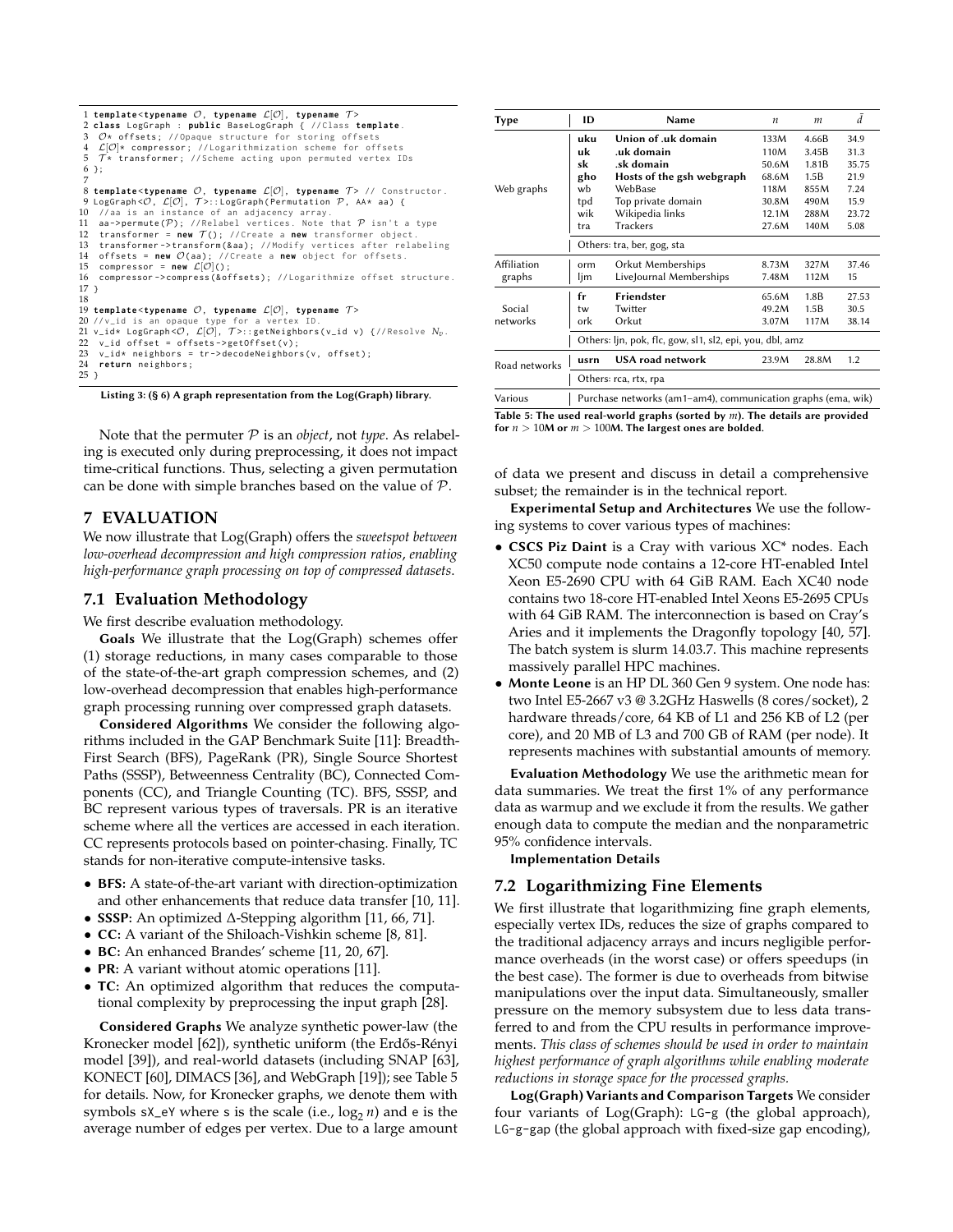<span id="page-8-1"></span>

<span id="page-8-2"></span>Figure 6: (§ [7.3\)](#page-8-0) Illustration of the size differences of various  $\mathcal O$  (both offset arrays and bit vectors). The offset sizes are  $W \in \{32, 64, \lceil \log n \rceil\}.$ 

LG-l (the local approach), and LG-l-gap (the local approach with fixed-size gap encoding). We also incorporate the ILP heuristic for relabeling from § [3.6](#page-3-0) that enhances the local approach. We compare Log(Graph) to the tuned GAPBS code that uses a traditional adjacency array (Trad).

Performance and Size on Single Nodes The results can be found in Figure [5.](#page-8-1) The collected data confirms our predictions. In many cases Log(Graph) offers performance comparable or better than that of the default adjacency array, for example for PR and SSSP. Simultaneously, it reduces  $|\mathcal{A}|$  compared to Trad; the highest advantages are due to  $LG-1$ -gap ( $\approx$ 35% over LG-l); LG-g-gap does not improve much upon LG-g.

Scalability Log(Graph) advantages directly extend to distributed memories. Here, we measure the amount of communicated data and compare it to Trad. For example, in a distributed BFS and for 1024 compute nodes, this amount is consistently reduced by  $\approx$ 37% across the considered graphs. We also conducted scalability analyses; the performance pattern is not surprising and Log(Graph) consistently finishes faster as *T* increases.

ILP Heuristic We also investigate the impact from the ILP heuristic from § [3.6.](#page-3-0) It reduces the size of graphs and we obtain consistent improvements or 1–4%, for example from 0.614 GB to 0.604 GB for the ork graph. The ILP heuristic could be used on top of gap-encoding when the user requires the highest compression ratio and still prefers to logarithmize fine elements (instead of logarithmizing  $A$ ) to ensure highest performance of processing graphs.

## <span id="page-8-0"></span>**7.3 Logarithmizing Offset Structure** O

We show that logarithmizing  $O$  with succinct bit vectors (1) brings large storage reductions over simple bit vectors and offset arrays and (2) enables low-overhead decompression, matching performance of adjacency arrays in parallel settings.

Log(Graph) Variants and Comparison Targets We investigate all the described  $\mathcal O$  variants of offset arrays and bit vectors presented in Table [4.](#page-5-2) We also incorporate a variant, denoted as ptrLogn, where we logarithmize each offset treated as a fine element, as described in § [3.4.](#page-2-4) We also consider compression with zlib [\[37\]](#page-11-30).

Size We first compare the size of offset arrays and bit vectors in Figure [6.](#page-8-2) As expected, offset arrays are the largest except for graphs with high average degree *d*. The sparser a graph, the bigger the advantage of bit vectors (especially bvEN and bvSN). This is because long sequences of unset bits are easy to compress. We also compare succinct bit vectors to bit vectors and offset arrays compressed with zlib [\[37\]](#page-11-30) (data excluded for clarity); their size is similar (less than 1–3% of relative difference). In summary, succinct bit vectors reduce storage for most real-world graphs as such graphs *are* sparse.

Performance To show low-overhead decompression of logarithmized O, we run a benchmark where *T* threads in parallel fetch offsets of 1000 random vertices. The results for tw and rca (representing graphs with high and low  $\bar{d}$ ) are in Figure [7.](#page-9-2) First, bvEN is the slowest due to its complex design. Surprisingly, bvEN is followed by bvIL that has the biggest  $|O|$ (cf. Figure [6\)](#page-8-2); its time/space tradeoff is thus not appealing for graph processing. Finally, bvPL and bvSD offer highest performance, with bvSD being the fastest for  $T \leq 4$  (the difference becomes diluted for  $T > 4$  due to more frequent cache line evictions). *The results confirm the theory*: bvPL offers *O*(1) time accesses (while paying a high price in storage, cf. Figure [6\)](#page-8-2) while bvSD uses little storage and fits well in cache. Moreover, the smaller *T*, the lower the latency of ptr64. This is because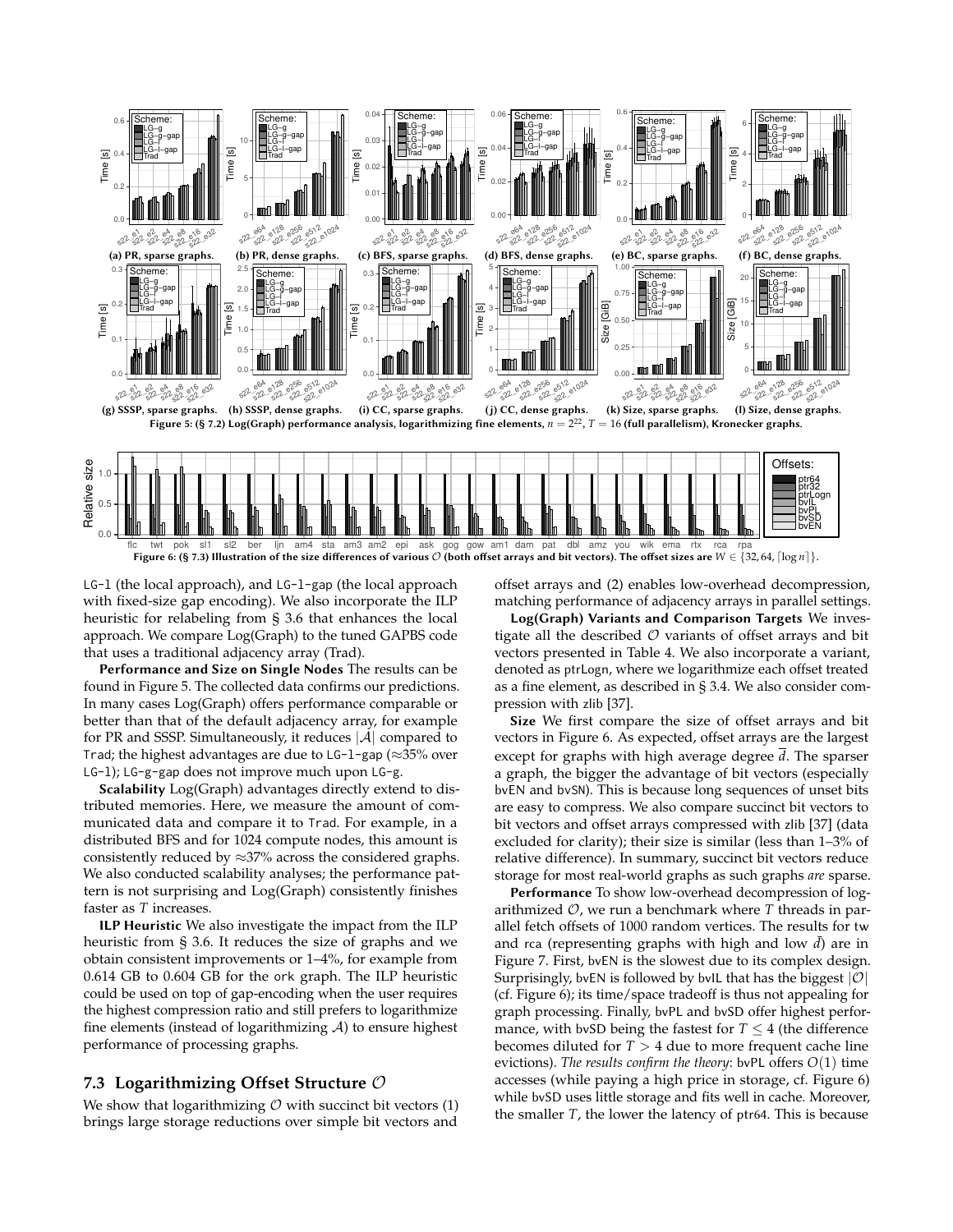fewer threads cause less traffic caused by the coherence protocol. We also consider designs compressed with blocked zlib scheme; they entail expensive decompression.

<span id="page-9-2"></span>

#### <span id="page-9-1"></span>**7.4 Logarithmizing Adjacency Structure** A

Finally, we evaluate the logarithmization of  $A$  and show that it offers storage reductions that are in many cases comparable to that of modern graph compression schemes while providing significant speedups due to low-overhead decompression. *This class of schemes should be used in order to maintain highest reductions in storage space for graphs while enabling large speedups over the existing graph compression schemes.*

Log(Graph) Variants and Comparison Targets We evaluate all the discussed schemes: RB (§ [5.3.1\)](#page-5-4), BRB (§ [5.3.2\)](#page-6-0), DMd as well as DMf (§ [5.4\)](#page-6-3), the traditional adjacency array (Trad), and the state-of-the-art WebGraph (WG) [\[18\]](#page-11-1) compression system. We use the WebGraph original tuned Java implementation for gathering the data on compression ratios but, as Log(Graph) is developed in C++, we use a proof-of-a-concept C++ implementation of WG schemes for a fair C++ based performance analysis.

BRB: Alleviating RB's Preprocessing BRB alleviates RB's preprocessing overheads. Table [6](#page-9-0) shows the overheads from RB compared to a simple adjacency array. BRB's preprocessing takes equally long if we build the full separator tree. Using fewer tree levels increases  $|A|$  but also reduces the preprocessing time, see Figure [8.](#page-10-0) Storage required to encode the recursive graph structure starts to dominate at some level.

<span id="page-9-0"></span>

| Graph                                                                                       | l uku | gho | orm | tw  | usrn | ema          | am1          |
|---------------------------------------------------------------------------------------------|-------|-----|-----|-----|------|--------------|--------------|
| Generation of RB   981.5 458.9 101.6 572.3 47.7<br><b>Generation of AA</b>   $19.5$ 5.9 1.1 |       |     |     | 5.8 | 0.3  | 0.33<br>0.02 | 0.41<br>0.02 |
| Table 6: (§ 7.4) Illustration of preprocessing overheads [seconds].                         |       |     |     |     |      |              |              |

DMd: Approaching the Time/Space Sweetspot Next, we illustrate that DMd significantly reduces  $|\mathcal{A}|$ , uses less storage than DMf, and can be generated fast. The size analysis is shown in Figure [9.](#page-10-0) We use relative sizes for clarity of presentation; the largest graphs use over 60 GB in size (in Trad). DMf and DMd generate much smaller A than Trad, with DMd outperforming DMf, being in various cases better than both RB and BRB (e.g., for ljm) but falling short in graph families that, e.g., are not well modeled by the power law. Now, DMd often closely matches WebGraph, for example for tw, fr, ljm. For others, it gives slightly larger  $A$  (e.g., for wik). We conclude that for most graphs DMd offers the storage/performance sweetspot: it ensures high level of compression, trades a little

storage for high performance, and finally takes less  $(>10\times$ for RB) time to generate than any other  $A$  scheme.

Preprocessing Log(Graph) preprocessing time is negligible, except for BRB. WebGraph is consistently slower.

Design and Performance of Algorithms We now evaluate BFS, PR, and TC. We use succinct bit vectors (bvSD) as  $\mathcal O$  and various schemes for A. Our modular design based on the established model enables quick and easy implementation of each graph algorithm and each combination of  $A$  and  $O$ ; each variant requires at most 30 lines of code (in the class definition and the constructor). The results are shown in Figure [10.](#page-10-1) The BFS and PR analyses for large graphs (gho, orm, tw, usrn) illustrate that DMd is comparable to RB and DMf, merely up to  $2 \times$  slower than the uncompressed Trad, and significantly faster (e.g.,  $\approx 3 \times$  for orm) than WebGraph. The relative differences for TC are smaller because the high computational complexity of TC makes decompression overheads less significant. We conclude that DMd offers performance comparable to the state-of-the-art RB as well as DMf, while avoiding costly overheads from recursive bisectioning.

#### **7.5 Discussion of Results**

Our evaluation confirms the characteristics of three logarithmization families of schemes.

First, logarithmizing fine elements does deliver storage reductions (20-35%) compared to the traditional adjacency array and it enables very high performance close to or even exceeding that of tuned graph processing codes. It enables its merits on both shared- and distributed-memory machines.

Next, logarithmizing adjacency data is somewhat an opposite to the logarithmization of fine elements: it aggressively reduces storage, in some cases by up to  $\approx 80\%$  compared to the adjacency array, approaching the compression ratios of modern graph compression schemes and simultaneously offering speedups of around  $3\times$  over these schemes. Specifically, the BRB scheme alleviates RB's preprocessing overheads while the DMd scheme offers the best space/performance tradeoff. Yet, this family of schemes leads to higher overheads in performance than the logarithmization of fine elements. Thus, it should be used when reducing storage outweighs achieving highest performance.

Finally, logarithmizing offset structures can enhance *any* parallel graph processing computation because it does not incur performance overheads in parallel settings (for  $T \geq 4$ in our tests) while it does reduce storage required for offsets (a part of the adjacency array) even by >90%. We conclude that succinct bit vectors are a good match for  $\mathcal{O}$ . First, they reduce  $|O|$  more than any offset array and are comparable to traditional compression methods such as zlib. Next, they closely match the performance of offset arrays for higher thread counts and are orders of magnitude faster than zlib. Finally, they consistently retain their advantages when varying the multitude of parameters, as illustrated in our extended technical report version of the paper.

# **8 RELATED WORK**

We now discuss how Log(Graph) differs from or complements various aspects of graph processing and compression. As we illustrated, *Log(Graph) is a tool that can enhance any graph processing engine, benchmark, or algorithm that stores graphs as adjacency arrays*, such as GAPBS [\[11\]](#page-11-3), Pregel [\[68\]](#page-12-6), HAMA [\[80\]](#page-12-7),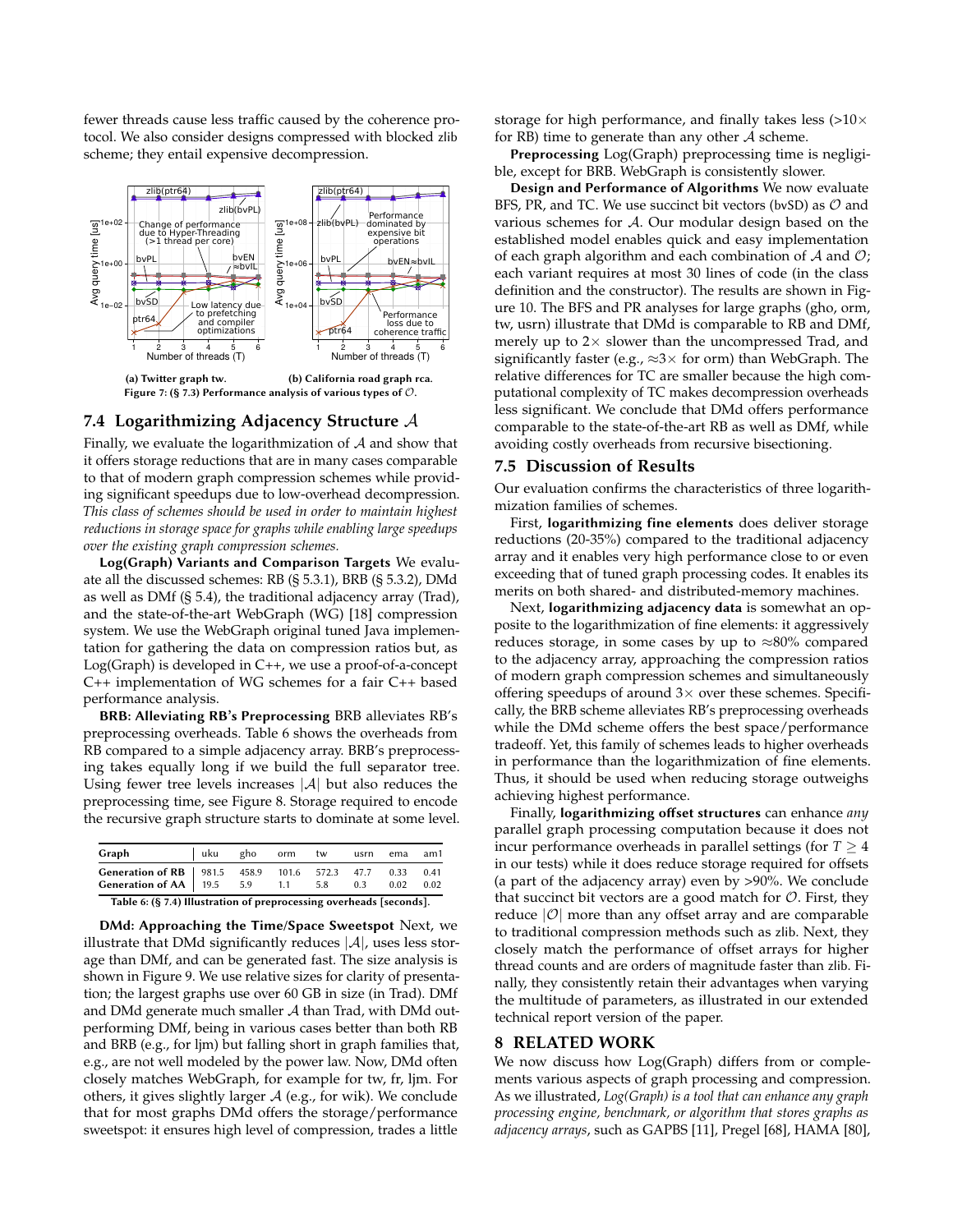<span id="page-10-0"></span>

Figure 10: (§ [7.4\)](#page-9-1) The analysis of the performance impact of Log(Graph) on parallel graph algorithms and comparison to the C++ implementation of WebGraph schemes. The geometric mean of ratios of DMd and WG is  $\approx$  0.5 (BFS),  $\approx$ 0.6 (PageRank), and  $\approx$ 0.9 (TC).

Scheme: Trad RB DMd DMf WG

0

ask  $c^{\circ}$  $\sqrt{2}$ pok pat  $\circ^{\diamond}$ 

 $\phi_{\mathrm{lo}}$ orm  $\mathscr{A}_{\mathscr{P}}$ usrn

 $\phi_{\mathrm{o}}$ orm tw usrn

<span id="page-10-1"></span>Relative time

GraphLab [\[64\]](#page-11-31), Spark [\[92\]](#page-12-8), Galois [\[58\]](#page-11-32), PBGL [\[48\]](#page-11-33), GAPS [\[11\]](#page-11-3), Ligra [\[83\]](#page-12-9), Gemini [\[93\]](#page-12-10), Tux<sup>2</sup> [\[91\]](#page-12-11), Green-Marl [\[51\]](#page-11-34), and others [\[12,](#page-11-35) [15,](#page-11-36) [42\]](#page-11-37). It could also be used to enhance systems and schemes where graphs are modeled with their adjacency matrix [\[14,](#page-11-38) [25,](#page-11-39) [70,](#page-12-12) [85\]](#page-12-13). For example, one could use logarithmized vertex IDs to accelerate graph processing and reduce the pressure on the memory subsystem and network.

Log(Graph) and Compact Schemes A graph representation based on recursive partitioning, proposed by Blandford et al. [\[16\]](#page-11-5), was proved to be *compact*: it takes  $O(n)$  bits for an input graph with *n* vertices. It reduces  $|\mathcal{A}|$  for several real-world graphs. Yet, its preprocessing is costly. *Log(Graph) alleviates it with the BRB scheme.*

Log(Graph) and Succinct Schemes *Log(Graph) uses and puts in practice succinct designs to enhance graph storage and processing.* There are various succinct graph representations [\[5,](#page-11-40) [9,](#page-11-41) [17,](#page-11-42) [31,](#page-11-12) [35,](#page-11-43) [45,](#page-11-13) [46,](#page-11-44) [52–](#page-11-45)[55,](#page-11-46) [72,](#page-12-14) [76,](#page-12-2) [78,](#page-12-1) [89\]](#page-12-15) but they are mostly theoretical structures with large hidden constants, negligible asymptotic enhancements over the respective storage lower bound, or no practical codes. Succinct [\[4\]](#page-11-47) is a data store that uses succinct data structures; yet, it does not specifically target graphs or graph processing. Some works [\[82\]](#page-12-16) construct succinct structures in parallel, but they do *not* process them in parallel. Finally, there are several libraries of succinct data structures [\[2,](#page-11-48) [33,](#page-11-49) [41,](#page-11-50) [43,](#page-11-7) [44,](#page-11-8) [49\]](#page-11-51). *Contrarily to our work, none of these designs enhances graph processing and they do not address parallel processing of a succinct data structure*.

Log(Graph) and Compression Schemes A mature compression system for graphs is WebGraph [\[18\]](#page-11-1). There are also other works [\[3,](#page-11-2) [6,](#page-11-52) [7,](#page-11-53) [13,](#page-11-9) [21,](#page-11-54) [22,](#page-11-55) [24,](#page-11-56) [27,](#page-11-57) [29,](#page-11-58) [30,](#page-11-59) [32,](#page-11-60) [38,](#page-11-61) [50,](#page-11-62) [56,](#page-11-63) [61,](#page-11-64) [69,](#page-12-17) [74,](#page-12-18) [75,](#page-12-19) [77,](#page-12-20) [79,](#page-12-21) [86](#page-12-22)[–88\]](#page-12-23). Some mention encoding some vertex IDs with the logarithmic number of bits [\[3,](#page-11-2) [87\]](#page-12-0); *Log(Graph) extends them with schemes such as local logarithmization § [3.2.2](#page-2-0)*. Several works use ILP to relabel vertices to reduce  $|\mathcal{A}|$  [\[27,](#page-11-57) [38\]](#page-11-61). Others collapse specified subgraphs into supervertices and merge edges between them into a superedge [\[24,](#page-11-56) [77,](#page-12-20) [86\]](#page-12-22). These systems come with *complex compression* and *costly decompression*. Next, Ligra+ [\[84\]](#page-12-24) compresses graphs while ensuring high performance of graph algorithms. It is orthogonal to

decoding while Log(Graph) relies on simplicity and *it can can be used to enhance Ligra+* (e.g., with local vertex ID or O logarithmization) and ensure *even more performance*. Moreover, G-Store [\[59\]](#page-11-65) is a storage system for graphs that, among others, removes most signigicant bit (MSB) zeros of vertex IDs within one tile of 2D partitioning. In general, removing MSB zeros was proposed even before G-Store [\[3,](#page-11-2) [87\]](#page-12-0). We enhance this technique and apply it holistically to all the considered fine graph elements. The technique in G-Store is orthogonal to ours and can be combined with the hierarchical logarithmization to reduce space even further. There are also several works that reorder vertex IDs for more performance. For example, Wei et al. [\[90\]](#page-12-25) reduce cache miss rate. As their most important goal is to accelerate graph processing without storage reductions, we exclude this work from a more detailed discussion as less related. We conclude that Log(Graph), on one hand, *enables simple and generic logarithmization of fine elements for inexpensive storage reductions and possible performance improvements*. Simultaneously, it comes with *more sophisticated schemes for graphs with more specific properties such as separability.*

# **9 CONCLUSION**

Reducing graph storage overheads is important in largescale computations. Yet, established schemes such as WebGraph [\[18\]](#page-11-1) negatively impact performance. To address this, we propose Log(Graph): a graph representation that applies logarithmic storage lower bounds to (aka "logarithmizes") various graph elements.

First, logarithmizing fine elements offers simplicity and negligible performance overheads or even speedups from reducing data transfers. It can enhance virtually any graph processing engine in shared- and distributed-memory settings. For example, we accelerate SSSP in the GAP Benchmark [\[11\]](#page-11-3) by  $\approx$ 20% while reducing the required storage by 20-35%.

To logarithmize offset or adjacency data, we use *succinct data structures* [\[53,](#page-11-4) [76\]](#page-12-2) and ILP. We investigate the associated tradeoffs and identify as well as tackle the related issues, enhancing the processing and storing of both specific and general graphs. For example, Log(Graph) outperforms Web-Graph schemes while nearly matching its compression ratio with various schemes. We provide a carefully crafted and extensible, high-performance implementation.

Finally, to the best of our knowledge, our work is the first performance analysis of accessing succinct data structures in a parallel environment. It illustrates surprising differences between succinct bit vectors and offset arrays when varying the amount of parallelism. Our insights can be used by both theoreticians and practitioners to develop more efficient succinct schemes for parallel settings.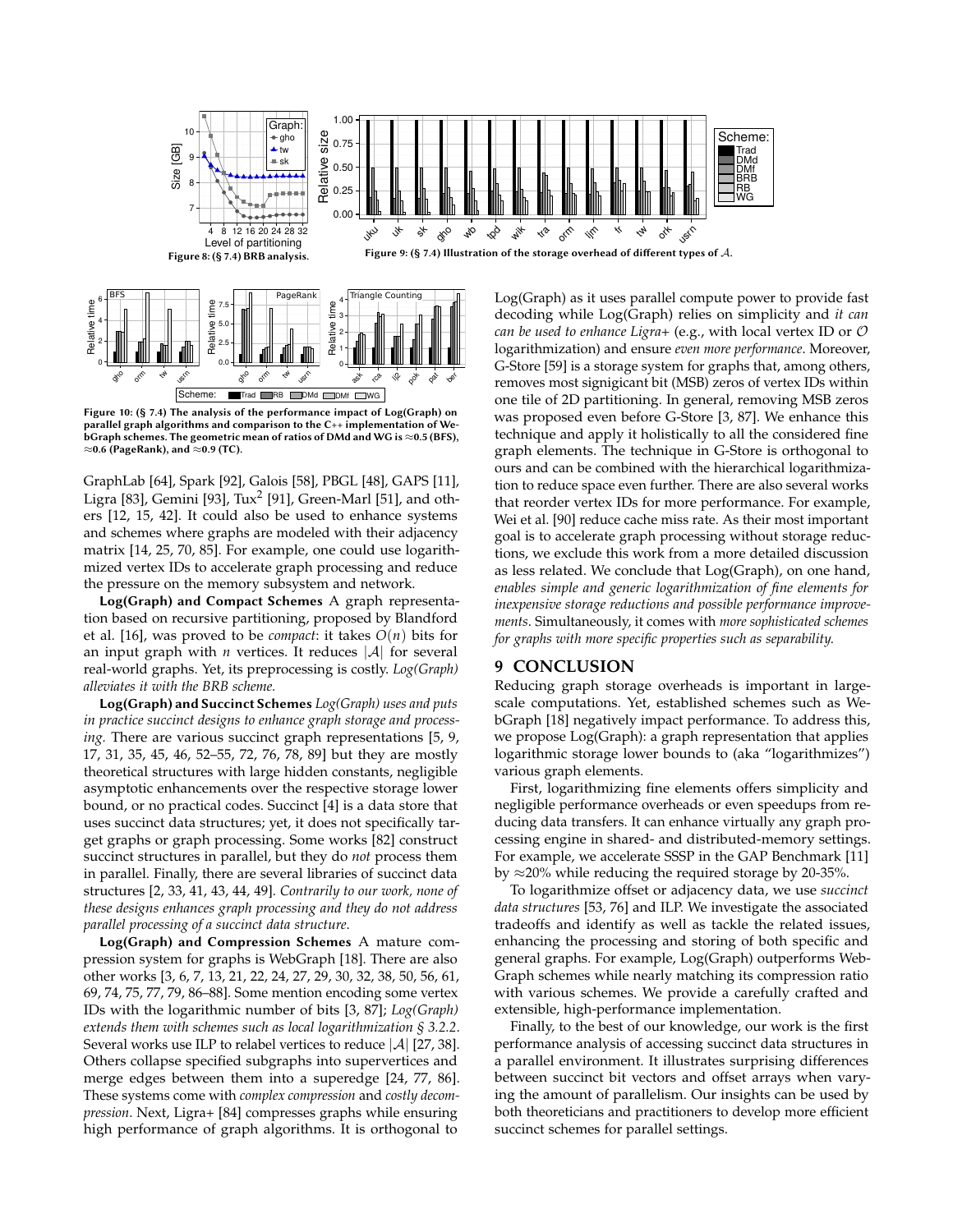# REFERENCES

- <span id="page-11-11"></span>[1] DYNAMIC: a succinct and compressed dynamic data structures library.
- <span id="page-11-48"></span>[2] Sux - Implementing Succinct Data Structures. available at: [http://sux.dsi.](http://sux.dsi.unimi.it) [unimi.it](http://sux.dsi.unimi.it).
- <span id="page-11-47"></span><span id="page-11-2"></span>M. Adler and M. Mitzenmacher. Towards compressing web graphs. DCC, 2001. [4] R. Agarwal, A. Khandelwal, and I. Stoica. Succinct: Enabling Queries on Compressed Data. NSDI, 2015.
- <span id="page-11-40"></span>[5] S. Alvarez-Garcia, G. de Bernardo, N. R. Brisaboa, and G. Navarro. A succinct data structure for self-indexing ternary relations. Journal of Discrete Algorithms, 43:38–53, 2017.
- <span id="page-11-52"></span>[6] A. R. Asadi, E. Abbe, and S. Verdú. Compressing data on graphs with clusters. In Information Theory (ISIT), 2017 IEEE International Symposium on, pages 1583– 1587. IEEE, 2017.
- <span id="page-11-53"></span>Y. Asano, Y. Miyawaki, and T. Nishizeki. Efficient compression of web graphs. Computing and Combinatorics, pages 1–11, 2008.
- <span id="page-11-18"></span>[8] D. A. Bader, G. Cong, and J. Feo. On the architectural requirements for efficient execution of graph algorithms. In Parallel Processing, 2005. ICPP 2005. International Conference on, pages 547–556. IEEE, 2005.
- <span id="page-11-41"></span>[9] J. Barbay, L. Castelli Aleardi, M. He, and J. Munro. Succinct Representation of Labeled Graphs. Algorithms and Computation, 2007.
- <span id="page-11-16"></span>[10] S. Beamer, K. Asanovic, and D. Patterson. Direction-optimizing breadth-first earch. SC, 2012.
- <span id="page-11-3"></span>[11] S. Beamer, K. Asanovic, and D. Patterson. The GAP benchmark suite. arXiv preprint arXiv:1508.03619, 2015.
- <span id="page-11-35"></span>[12] M. Besta and T. Hoefler. Accelerating irregular computations with hardware transactional memory and active messages. In Proceedings of the 24th International Symposium on High-Performance Parallel and Distributed Computing, pages 161–172. ACM, 2015.
- <span id="page-11-9"></span>[13] M. Besta and T. Hoefler. Survey and taxonomy of lossless graph compression and space-efficient graph representations.  $arXiv$  preprint  $arXiv:1806.01799$ , 2018.
- <span id="page-11-38"></span>[14] M. Besta, F. Marending, E. Solomonik, and T. Hoefler. Slimsell: A vectorizable graph representation for breadth-first search. In *Proc. IEEE IPDPS*, volume 17,<br>2017.
- <span id="page-11-36"></span>[15] M. Besta, M. Podstawski, L. Groner, E. Solomonik, and T. Hoefler. To push or to pull: On reducing communication and synchronization in graph computations. In Proceedings of the 26th International Symposium on High-Performance Parallel and Distributed Computing, pages 93–104. ACM, 2017.
- <span id="page-11-5"></span>[16] D. K. Blandford, G. E. Blelloch, and I. A. Kash. Compact Representations of Separable Graphs. SODA, 2003.
- <span id="page-11-42"></span>[17] G. Blelloch and A. Farzan. Succinct representations of separable graphs. In A. Amir and L. Parida, editors, Combinatorial Pattern Matching, volume 6129 of Lecture Notes in Computer Science, pages 138–150. Springer Berlin Heidelberg, 2010.
- <span id="page-11-1"></span>[18] P. Boldi and S. Vigna. The WebGraph Framework I: compression echniques. WWW, 2004.
- <span id="page-11-27"></span>[19] P. Boldi and S. Vigna. The WebGraph framework I: Compression techniques. In World Wide Web Conf. (WWW), pages 595–601, 2004.
- <span id="page-11-19"></span>[20] U. Brandes. A faster algorithm for betweenness centrality. Journal of mathematical sociology, 25(2):163–177, 2001.
- <span id="page-11-54"></span>[21] N. R. Brisaboa, S. Ladra, and G. Navarro. k2-trees for compact web graph representation. In SPIRE, volume 9, pages 18–30. Springer, 2009.
- <span id="page-11-55"></span>[22] N. R. Brisaboa, S. Ladra, and G. Navarro. Compact representation of web graphs with extended functionality. Information Systems, 39:152–174, 2014.
- <span id="page-11-10"></span>[23] A. Brodnik and J. I. Munro. Membership in Constant Time and Almost-Minimum Space. SIAM J. Comput., 28(5):1627–1640, May 1999.
- <span id="page-11-56"></span>[24] G. Buehrer and K. Chellapilla. A scalable pattern mining approach to web graph compression with communities. WSDM, 2008.
- <span id="page-11-39"></span>[25] A. Buluç and J. R. Gilbert. The combinatorial blas: Design, implementation, and applications. The International Journal of High Performance Computing Applications, 25(4):496–509, 2011.
- <span id="page-11-15"></span>[26] S. V. Chekanov, E. May, K. Strand, and P. Van Gemmeren. ProMC: Input–output data format for HEP applications using varint encoding. Computer Physics Communications, 185(10):2629–2635, 2014.
- <span id="page-11-57"></span>[27] F. Chierichetti, R. Kumar, S. Lattanzi, M. Mitzenmacher, A. Panconesi, and P. Raghavan. On compressing social networks. In Proceedings of the 15th ACM SIGKDD international conference on Knowledge discovery and data mining, pages 219–228. ACM, 2009.
- <span id="page-11-21"></span>[28] S. Chu and J. Cheng. Triangle listing in massive networks and its applications. In Proceedings of the 17th ACM SIGKDD international conference on Knowledge discovery and data mining, pages 672–680. ACM, 2011.
- <span id="page-11-58"></span>[29] F. Claude and S. Ladra. Practical representations for web and social graphs. In Proceedings of the 20th ACM international conference on Information and knowledge management, pages 1185–1190. ACM, 2011.
- <span id="page-11-59"></span>[30] F. Claude and G. Navarro. A fast and compact web graph representation. In International Symposium on String Processing and Information Retrieval, pages 118–129. Springer, 2007.
- <span id="page-11-12"></span>[31] F. Claude and G. Navarro. Practical rank/select queries over arbitrary sequences. In In Proc. 15th SPIRE, LNCS 5280, pages 176–187, 2008.
- <span id="page-11-60"></span>[32] F. Claude and G. Navarro. Extended compact web graph representations. Algorithms and Applications, 6060:77–91, 2010.
- <span id="page-11-49"></span>[33] Daisuke Okanohara. rsdic - Compressed Rank Select Dictionary. available at: <http://code.google.com/p/rsdic>.
- <span id="page-11-14"></span>[34] J. Dean. Challenges in building large-scale information retrieval systems. In Keynote of the 2nd ACM International Conference on Web Search and Data Mining (WSDM), 2009.
- <span id="page-11-43"></span>[35] E. Demaine. Advanced Data Structures, 2012. Lecture Notes.<br>[36] C. Demetrescu, A. V. Goldberg, and D. S. Johnson. The Shor
- <span id="page-11-26"></span>C. Demetrescu, A. V. Goldberg, and D. S. Johnson. The Shortest Path Problem: Ninth DIMACS Implementation Challenge, volume 74. American Math. Soc., 2009.
- <span id="page-11-30"></span>P. Deutsch and J.-L. Gailly. ZLIB Compressed Data Format Specification, 1996.
- <span id="page-11-61"></span><span id="page-11-23"></span>[38] J. Diaz, J. Petit, and M. Serna. A survey of graph layout problems. CSUR, 2002. [39] P. Erdős and A. Rényi. On the evolution of random graphs. Selected Papers of
- <span id="page-11-28"></span>Alfréd Rényi, 2:482–525, 1976. [40] G. Faanes, A. Bataineh, D. Roweth, T. Court, E. Froese, R. Alverson, T. Johnson,
- J. Kopnick, M. Higgins, and J. Reinhard. Cray cascade: a scalable HPC system based on a Dragonfly network. In SC, page 103. IEEE/ACM, 2012.
- <span id="page-11-50"></span>[41] Francisco Claude. libcds. <https://github.com/fclaude/libcds>.
- <span id="page-11-37"></span>[42] L. Gianinazzi, P. Kalvoda, A. De Palma, M. Besta, and T. Hoefler. Communicationavoiding parallel minimum cuts and connected components. In Proceedings of the 23rd ACM SIGPLAN Symposium on Principles and Practice of Parallel Programming, pages 219–232. ACM, 2018.
- <span id="page-11-7"></span>[43] Giuseppe Ottaviano. Succinct library. <https://github.com/ot/succinct>.
- <span id="page-11-8"></span>[44] S. Gog, T. Beller, A. Moffat, and M. Petri. From Theory to Practice: Plug and Play with Succinct Data Structures. SEA, 2014.
- <span id="page-11-13"></span>[45] S. Gog and M. Petri. Optimized succinct data structures for massive data. Software: Practice and Experience, 2014.
- <span id="page-11-44"></span>[46] R. Gonzalez, S. Grabowski, V. Makinen, and G. Navarro. Practical implementation of rank and select queries. In Poster Proceedings Volume of 4th Workshop on Efficient and Experimental Algorithms (WEA), pages 27–38, 2005.
- <span id="page-11-6"></span>[47] T. Granlund. Instruction latencies and throughput for AMD and Intel x86 Processors. Technical report, KTH, 2012.
- <span id="page-11-33"></span>[48] D. Gregor and A. Lumsdaine. The parallel BGL: A generic library for distributed graph computations. Parallel Object-Oriented Scientific Computing (POOSC), page 2, 2005.
- <span id="page-11-51"></span>[49] R. Grossi and G. Ottaviano. Design of practical succinct data structures for large data collections. In Experimental Algorithms, pages 5-17. Springer, 2013.
- <span id="page-11-62"></span>[50] C. Hernandez and G. Navarro. Compressed representation of web and social networks via dense subgraphs. In International Symposium on String Processing and Information Retrieval, pages 264–276. Springer, 2012.
- <span id="page-11-34"></span>[51] S. Hong, H. Chafi, E. Sedlar, and K. Olukotun. Green-Marl: A DSL for Easy and Efficient Graph Analysis. In Proceedings of the Seventeenth International Conference on Architectural Support for Programming Languages and Operating Systems, ASPLOS XVII, pages 349–362, New York, NY, USA, 2012. ACM.
- <span id="page-11-45"></span>[52] G. Jacobson. Space-efficient Static Trees and Graphs. In Proceedings of the 30th Annual Symposium on Foundations of Computer Science, SFCS '89, pages 549–554, Washington, DC, USA, 1989. IEEE Computer Society.
- <span id="page-11-4"></span>[53] G. J. Jacobson. Succinct Static Data Structures. PhD thesis, 1988.
- [54] J. Jansson, K. Sadakane, and W.-K. Sung. Ultra-succinct representation of ordered trees. In Proceedings of the Eighteenth Annual ACM-SIAM Symposium on Discrete Algorithms, SODA '07, pages 575–584, Philadelphia, PA, USA, 2007. Society for Industrial and Applied Mathematics.
- <span id="page-11-46"></span>[55] S. Kannan, M. Naor, and S. Rudich. Implicit Representation of Graphs. In SIAM Journal On Discrete Mathematics, pages 334–343, 1992.
- <span id="page-11-63"></span>[56] A. Khan, S. S. Bhowmick, and F. Bonchi. Summarizing static and dynamic big graphs. Proceedings of the VLDB Endowment, 10(12):1981–1984, 2017.
- <span id="page-11-29"></span>[57] J. Kim, W. J. Dally, S. Scott, and D. Abts. Technology-Driven, Highly-Scalable Dragonfly Topology. In Proceedings of the 35th Annual International Symposium on Computer Architecture, ISCA '08, pages 77–88, Washington, DC, USA, 2008. IEEE Computer Society.
- <span id="page-11-32"></span>[58] M. Kulkarni, K. Pingali, B. Walter, G. Ramanarayanan, K. Bala, and L. P. Chew. Optimistic parallelism requires abstractions. In ACM SIGPLAN Conf. on Prog. Lang. Des. and Impl., PLDI '07, pages 211–222, New York, NY, USA, 2007. ACM.
- <span id="page-11-65"></span>[59] P. Kumar and H. H. Huang. G-store: high-performance graph store for trillionedge processing. In High Performance Computing, Networking, Storage and Analysis, SC16: International Conference for, pages 830–841. IEEE, 2016.
- <span id="page-11-25"></span>[60] J. Kunegis. Konect: the koblenz network collection. In Proc. of Intl. Conf. on World Wide Web (WWW), pages 1343–1350. ACM, 2013.
- <span id="page-11-64"></span>[61] S. Ladra. Algorithms and compressed data structures for information retrieval. 2011.
- <span id="page-11-22"></span>[62] J. Leskovec, D. Chakrabarti, J. Kleinberg, C. Faloutsos, and Z. Ghahramani. Kronecker graphs: An approach to modeling networks. Journal of Machine Learning Research, 11(Feb):985–1042, 2010.
- <span id="page-11-24"></span>[63] J. Leskovec and A. Krevl. SNAP Datasets: Stanford large network dataset collection. <http://snap.stanford.edu/data>, 2014.
- <span id="page-11-31"></span>[64] Y. Low, J. Gonzalez, A. Kyrola, D. Bickson, C. Guestrin, and J. M. Hellerstein. Graphlab: A new framework for parallel machine learning. preprint arXiv:1006.4990, 2010.
- <span id="page-11-0"></span>[65] A. Lumsdaine, D. Gregor, B. Hendrickson, and J. W. Berry. Challenges in Parallel Graph Processing. Par. Proc. Let., 2007.
- <span id="page-11-17"></span>[66] K. Madduri, D. A. Bader, J. W. Berry, and J. R. Crobak. An experimental study of a parallel shortest path algorithm for solving large-scale graph instances. In 2007 Proceedings of the Ninth Workshop on Algorithm Engineering and Experiments (ALENEX), pages 23–35. SIAM, 2007.
- <span id="page-11-20"></span>[67] K. Madduri, D. Ediger, K. Jiang, D. A. Bader, and D. Chavarria-Miranda. A faster parallel algorithm and efficient multithreaded implementations for evaluating